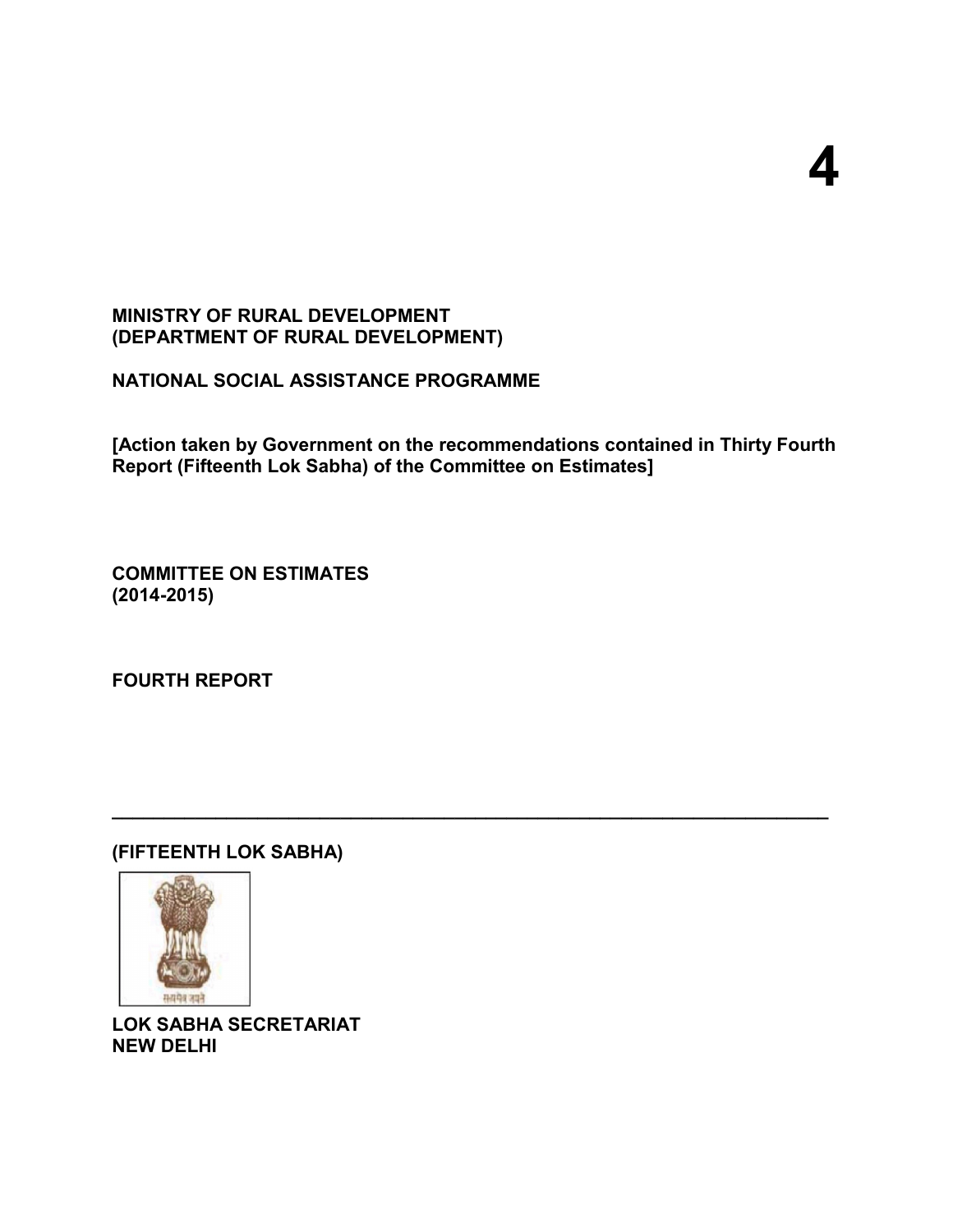**FOURTH REPORT**

## **COMMITTEE ON ESTIMATES (2014-15)**

## **SIXTEENTH LOK SABHA**

#### **MINISTRY OF RURAL DEVELOPMENT (DEPARTMENT OF RURAL DEVELOPMENT)**

**[Action taken by Government on the recommendations contained in Thirty Fourth Report (Fifteenth Lok Sabha) of the Committee on Estimates]**

**Presented to Lok Sabha on 28 April, 2015**



**Lok Sabha Secretariat**

**New Delhi**

**April 2015/Vaisakha 1937(Saka)**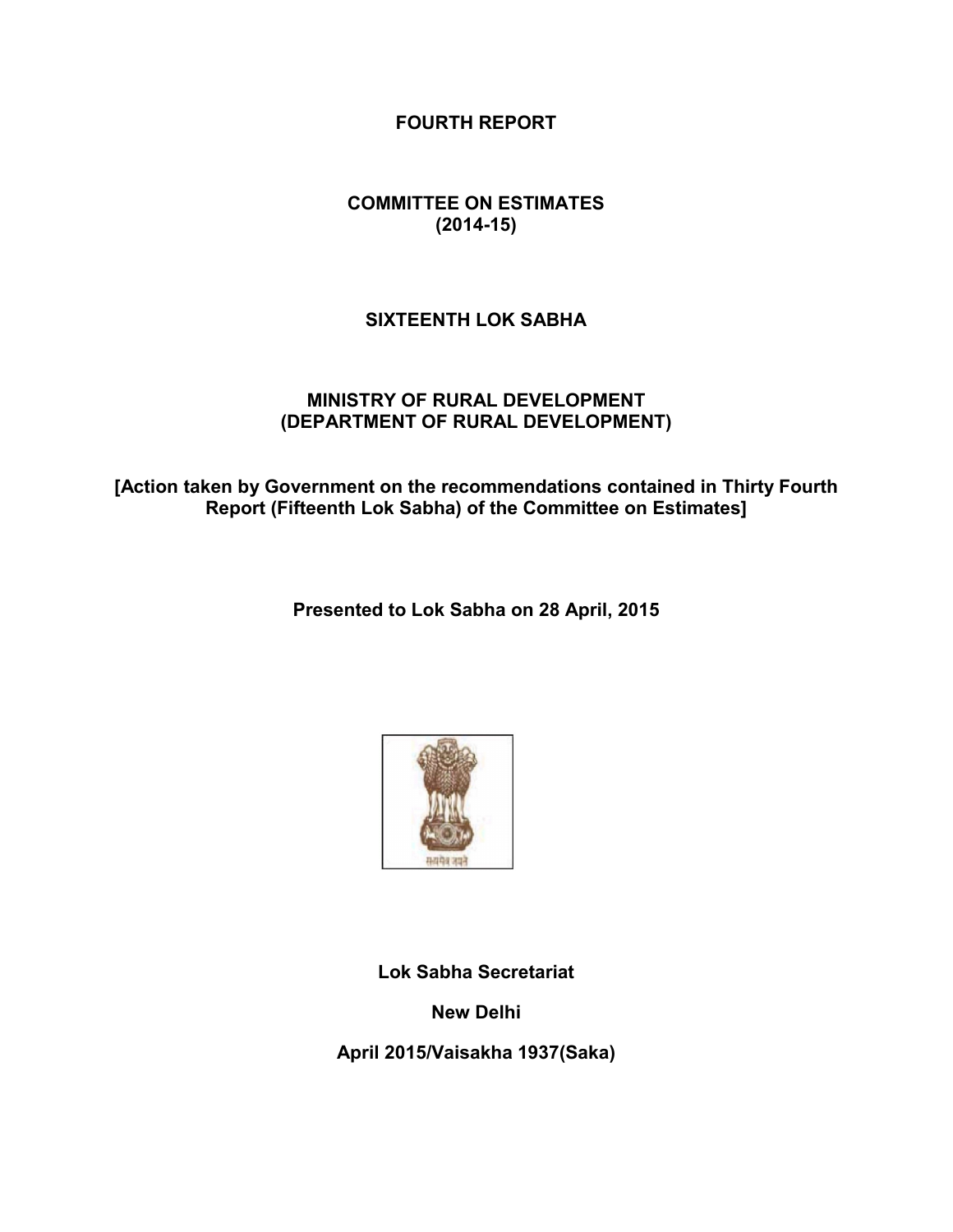**E.C. No. \_\_\_\_\_\_\_\_**

**Price : ₹ \_\_\_\_** 

**© 2014 BY LOK SABHA SECRETARIAT** 

**Published under Rule 382 of the Rules of Procedure and Conduct of Business in Lok Sabha (Fourteenth Edition) and printed by the General Manager, Government of India Press, Minto Road, New Delhi – 110002.**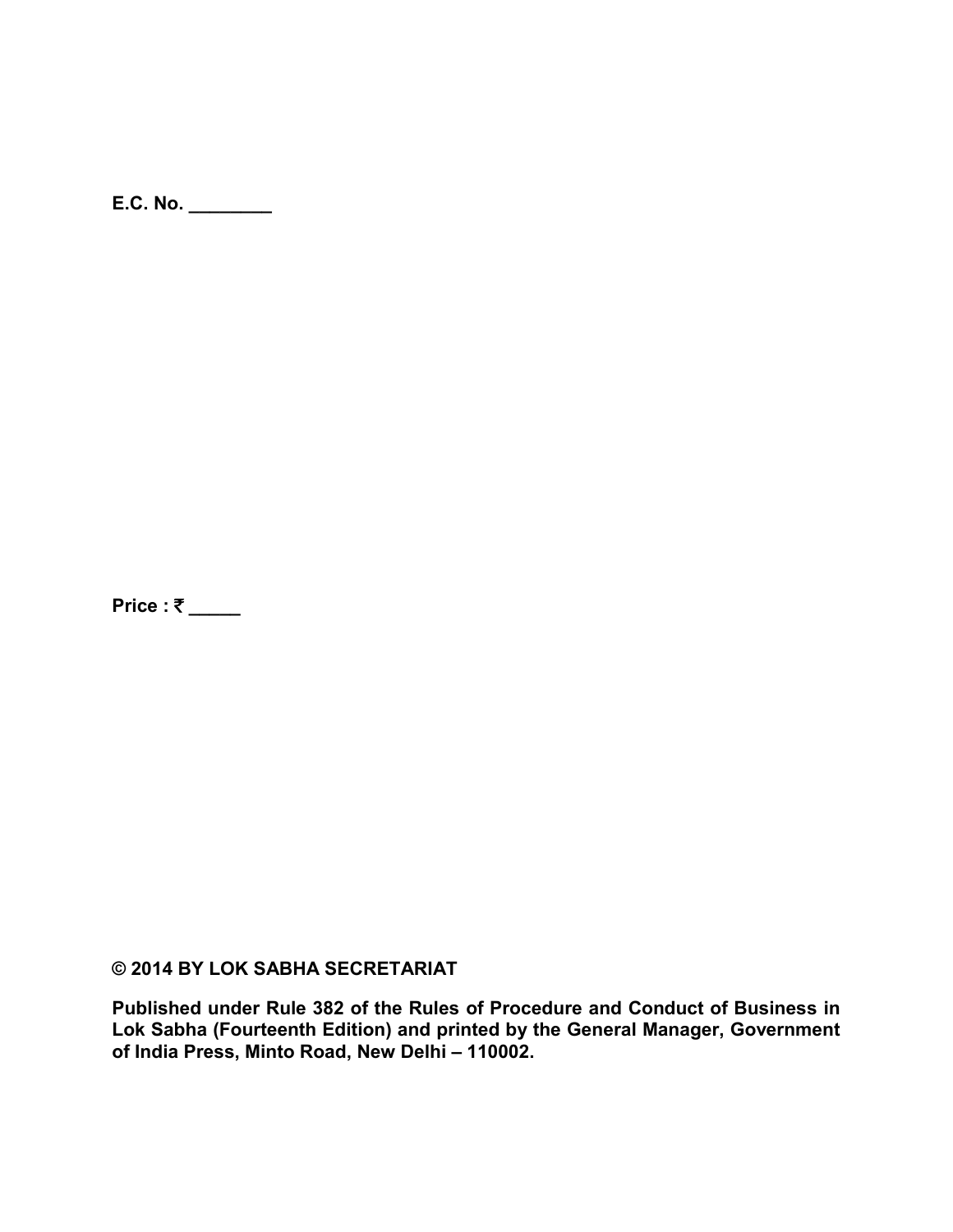## **CONTENTS**

## **COMPOSITION OF THE COMMITTEE ON ESTIMATES (2014-2015)**

## **INTRODUCTION**

- CHAPTER I Report
- CHAPTER II Recommendations/Observations which have been accepted by Government
- CHAPTER III Recommendations/Observations which the Committee do not desire to pursue in view of Government's replies
- CHAPTER IV Recommendations/Observations in respect of which replies of Government's replies have not been accepted by the Committee
- CHAPTER V Recommendations/Observations in respect of which final replies of Government are still awaited

#### **APPENDIX**

- I. Minutes of the Twenty First Sitting of the Committee on Estimates held on 15.04.2015
- II. Analysis of the Action Taken by the Government on the Recommendations/Observations contained in the Thirty Fourth Report of Committee on Estimates (Fifteenth Lok Sabha)

**PAGE**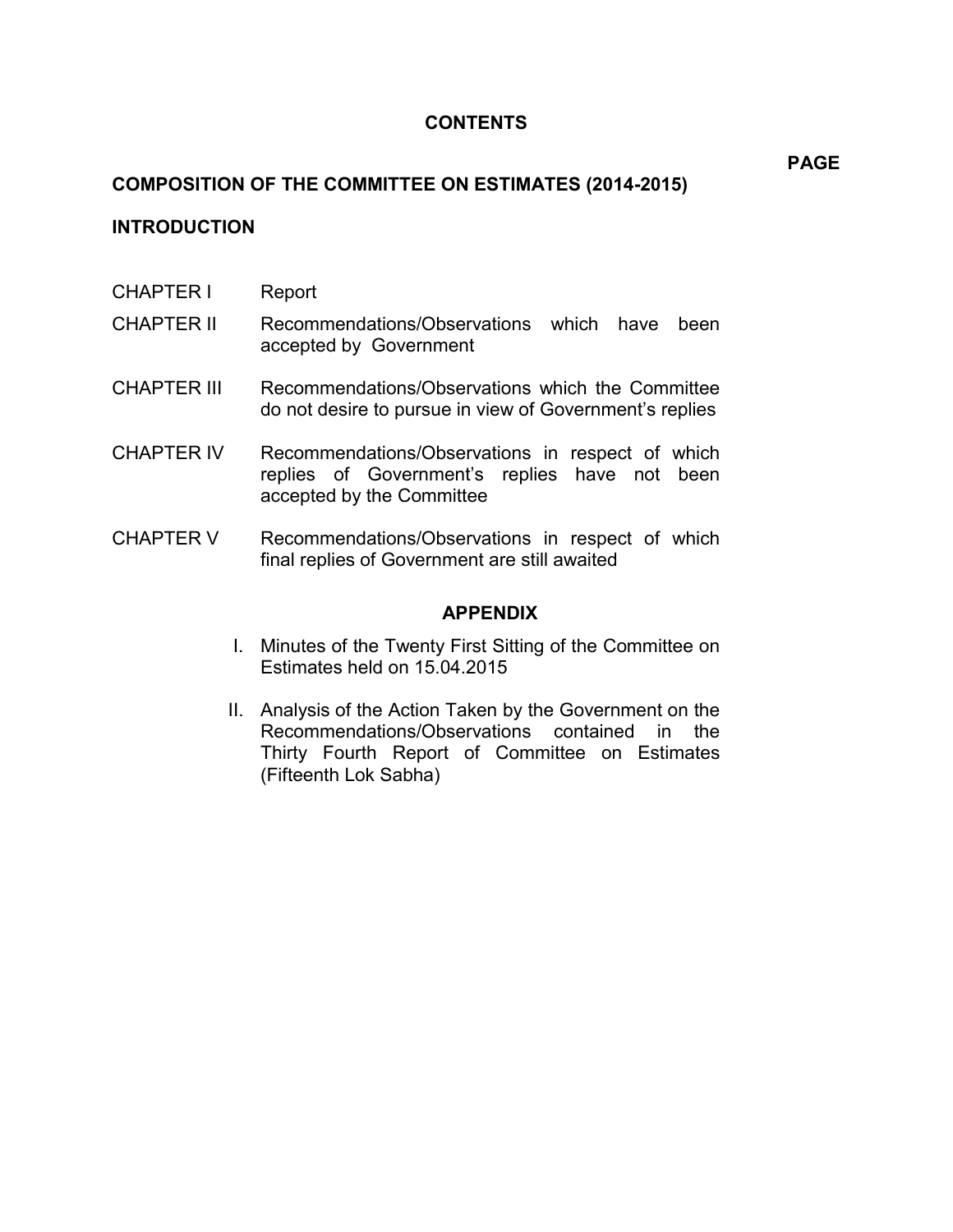#### **COMPOSITION OF THE COMMITTEE ON ESTIMATES (2014-15)**

Dr. Murli Manohar Joshi – Chairperson

#### **MEMBERS**

- 2. Shri Sultan Ahmed
- 3. Shri Kirti Azad
- 4. Shri Kalyan Banerjee
- 5. \*Shri Om Birla
- 6. Shri Dileep Singh Bhuria
- 7. Shri Ashwini Kumar Choubey
- 8. Shri Ashok Chavan
- 9. Col. Sonaram Choudhary
- 10. Shri Ramen Deka
- 11. Shri Kalikesh N. Singh Deo
- 12. Shri Sanjay Dhotre
- 13. Shri P.C.Gaddigoudar
- 14. ^Shri Sudheer Gupta
- 15. Dr. Sanjay Jaiswal
- 16. Smt. Darshana Vikram Jardosh
- 17. Smt. Kavitha Kalvakuntla
- 18. Shri Nalin Kumar Kateel
- 19. Shri Vinod Khanna
- 20. Shri P. Kumar
- 21. Shri K.H. Muniyappa
- 22. Shri Ravindra Kumar Pandey
- 23. Shri K N Ramachandran
- 24. Shri J.C. Divakar Reddy
- 25. Md. Salim
- 26. Shri Arvind Sawant
- 27. Shri Ganesh Singh
- 28. Shri Kirti Vardhan Singh
- 29. Shri Rajesh Verma
- 30. Shri Jai Prakash Narayan Yadav

**\*** Elected vide Lok Sabha Bulletin Part-II No. 987 dated 03.012.2014 consequent upon vacancy caused by the appointment of Shri Hari Bhai Chaudhary, Member of Lok Sabha in the Council of Ministers w.e.f. 09.11.2014.

**^** Elected vide Lok Sabha Bulletin Part-II No. 987 dated 03.012.2014 consequent upon vacancy caused by the appointment of Shri Ram Kripal Yadav, Member of Lok Sabha in the Council of Ministers w.e.f. 09.11.2014.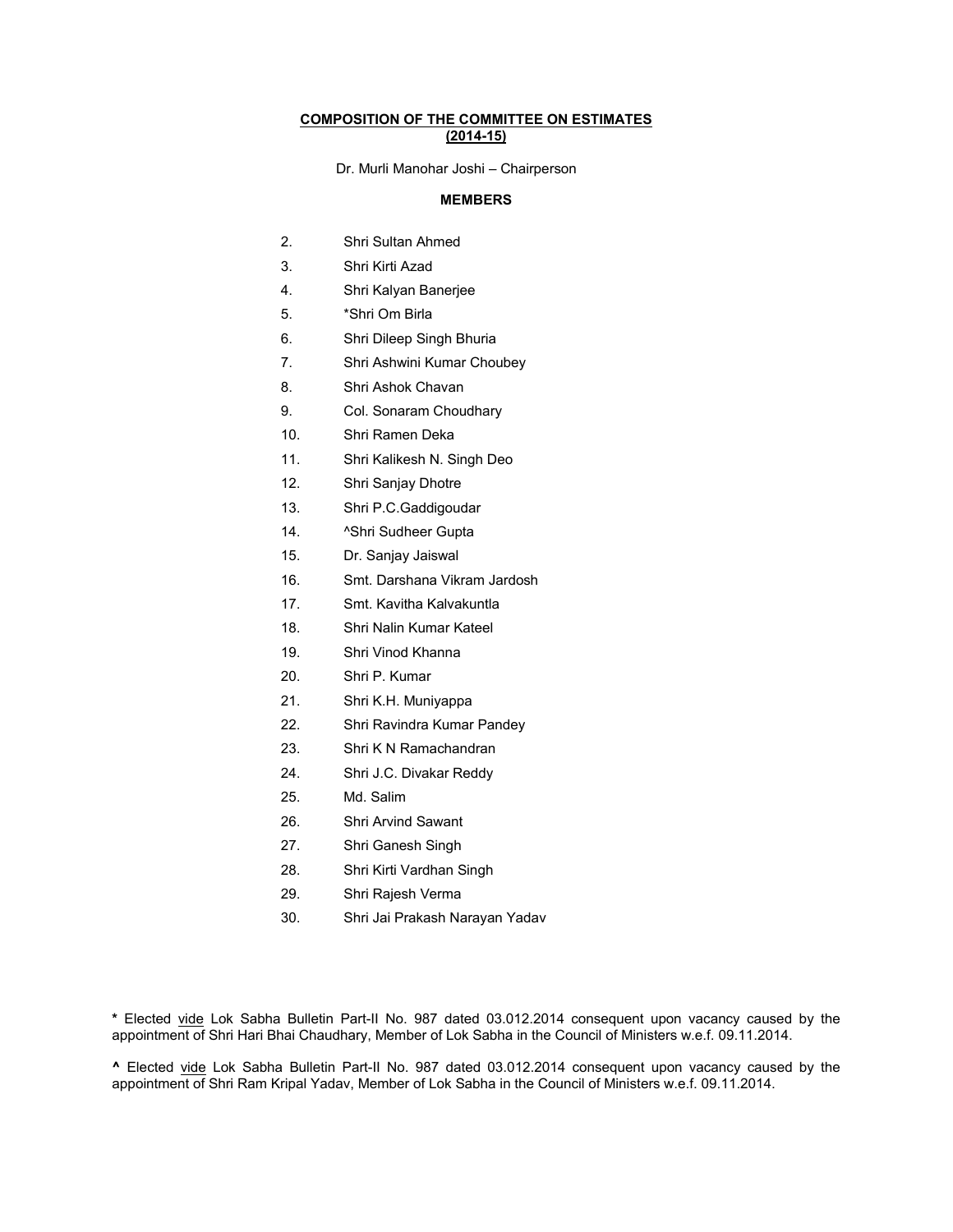## **SECRETARIAT**

| 1. | Shri Devender Singh    | <b>Additional Secretary</b> |
|----|------------------------|-----------------------------|
| 2. | Shri P.V.L.N. Murty    | Joint Secretary             |
| 3. | Shri Vipin Kumar       | <b>Director</b>             |
| 4. | Shri Srinivasulu Gunda | <b>Additional Director</b>  |
| 5. | Shri U.C. Bharadwaj    | <b>Deputy Secretary</b>     |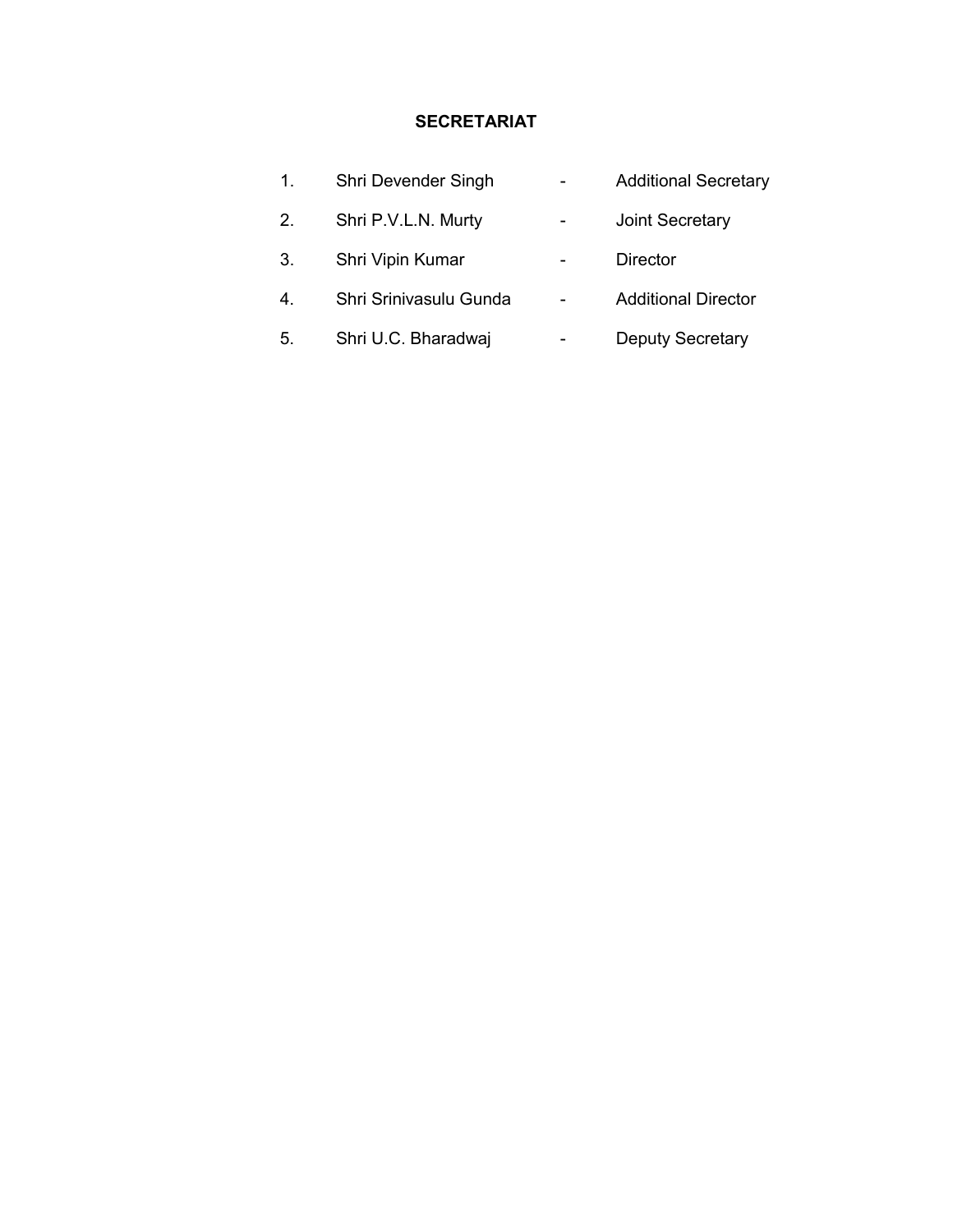## **INTRODUCTION**

I, the Chairman of the Committee on Estimates, having been authorized by the Committee to submit the Report on their behalf, present this Fourth Report on action taken by Government on the recommendations contained in the Thirty Fourth Report of Estimates Committee (Fifteenth Lok Sabha) on the subject 'National Social Assistance Programme' pertaining to the Ministry of Rural Development (Department of Rural Development).

2. The Thirty Fourth Report (Fifteenth Lok Sabha) was presented to Lok Sabha on 5 February, 2014. The Ministry of Rural Development (Department of Rural Development) furnished their replies indicating action taken on the recommendations contained in the said Report on 7 July, 2014. The Draft Report was considered and adopted by the Committee on Estimates (2014-2015) at their sitting held on15 April, 2015.

3. An analysis of action taken by Government on the recommendations contained in the Thirty Fourth Report of the Committee on Estimates (Fifteenth Lok Sabha) is given in Appendix II.

*22 April, 2015 Vaisakha 2, 1937 (saka)*

**NEW DELHI; DR. MURLI MANOHAR JOSHI** *Chairperson, Committee on Estimates.*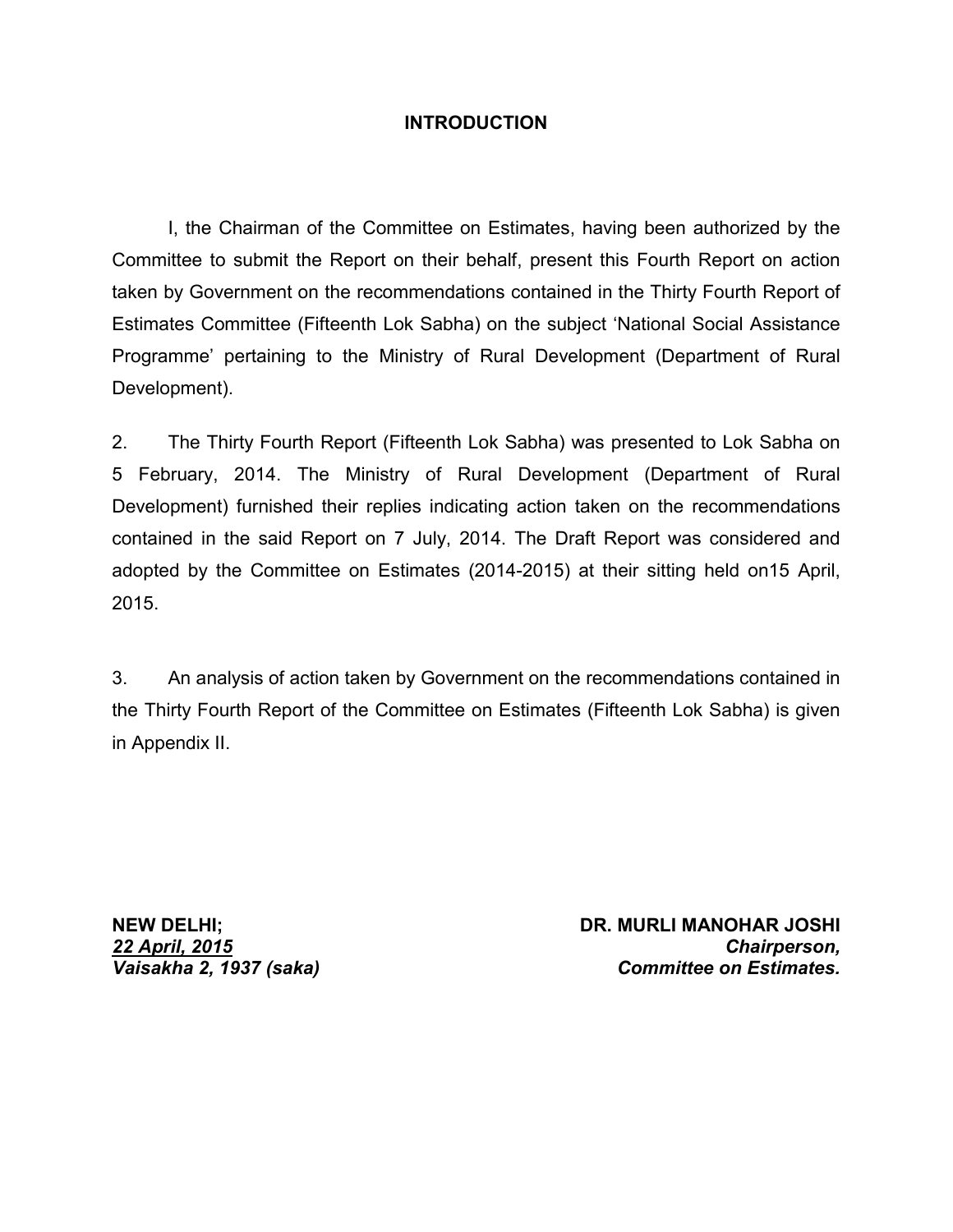## **CHAPTER - I**

#### **REPORT**

This Report of the Committee deals with the action taken by the Government on the Observations/Recommendations contained in the Thirty-fourth Report (Fifteenth Lok Sabha) on 'National Social Assistance Programme' pertaining to the Ministry of Rural Development (Department of Rural Development).

1.2 The Thirty-fourth Report was presented to Lok Sabha on 05 February, 2014. It contained 11 Observations/Recommendations. Action Taken Replies on all the Observations/Recommendations contained in the Report were received from the Department of Rural Development on 07 July, 2014.

1.3 Replies to the Observations and Recommendations contained in the Report have broadly been categorized as under:-

- (i) Observations/Recommendations which have been accepted by the Government: Sl. Nos. 2, 3, 4, 6, 9 and 10
- (ii) Observations/Recommendations which the Committee do not desire to pursue in view of Government's reply: Sl. Nos. Nil
- (iii) Observations/Recommendations in respect of which Government's replies have not been accepted by the Committee and recommendations have been reiterated: Sl. Nos. 1, 5, 7, 8 and 11
- (iv) Observations/Recommendations in respect of which final reply of Government is still awaited: Sl. Nos. Nil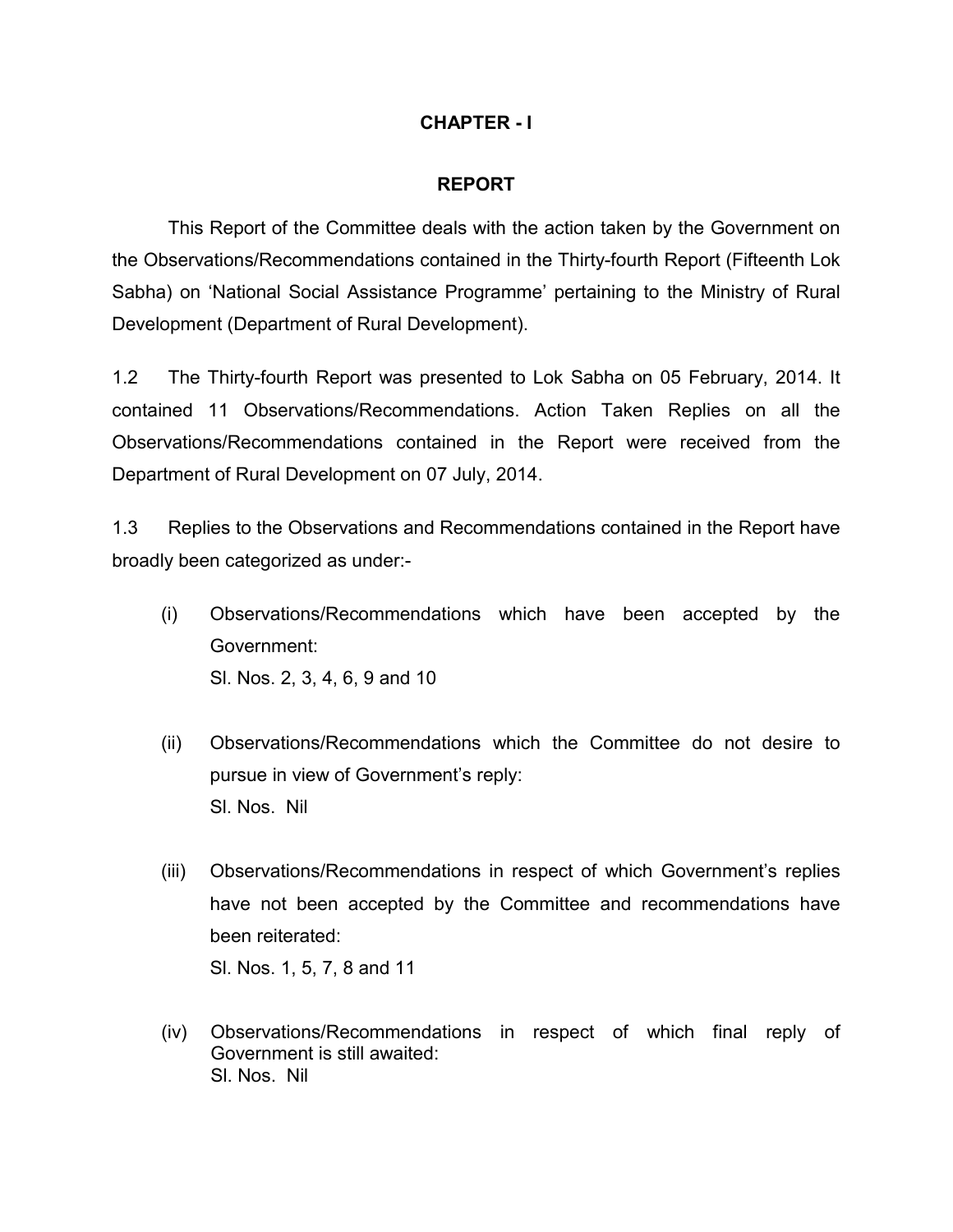**1.4 The Committee earnestly hope that speedy and conclusive action would be taken to implement the Observations/Recommendations accepted by the Government. The Committee desire that further Action Taken notes on the Observations/Recommendations contained in Chapter-I of this Report be furnished to them at an early date but positively within three months of the presentation of this report.** 

1.5 The Committee will now deal with the action taken by the Government on some of their recommendations.

# **Task Force on NSAP**

## **(Recommendation Para No. 1)**

1.6 Having observed that the National Social Assistance Programme (NSAP) suffers from a number of shortcomings in relation to eligibility criteria, identification of beneficiaries, quantum of assistance, grievance redressal etc. and having further observed that a Task Force appointed by the Ministry of Rural Development had already looked into most of these issues and submitted its report in March 2013, the Committee in their Thirty-fourth Report had desired that the recommendations made by the said Task Force be addressed expeditiously.

1.7 The Government in their Action Taken Replies informed that a Task Force was constituted under the Chairmanship of Dr. Mihir Shah, Member, Planning Commission to prepare a proposal for Comprehensive National Social Assistance Programme. The Task Force considered the issues pertaining to eligibility criteria, identification of beneficiaries, quantum of assistance and grievance redressal etc., and after deliberations, submitted its report to the Ministry inter-alia recommending, expanding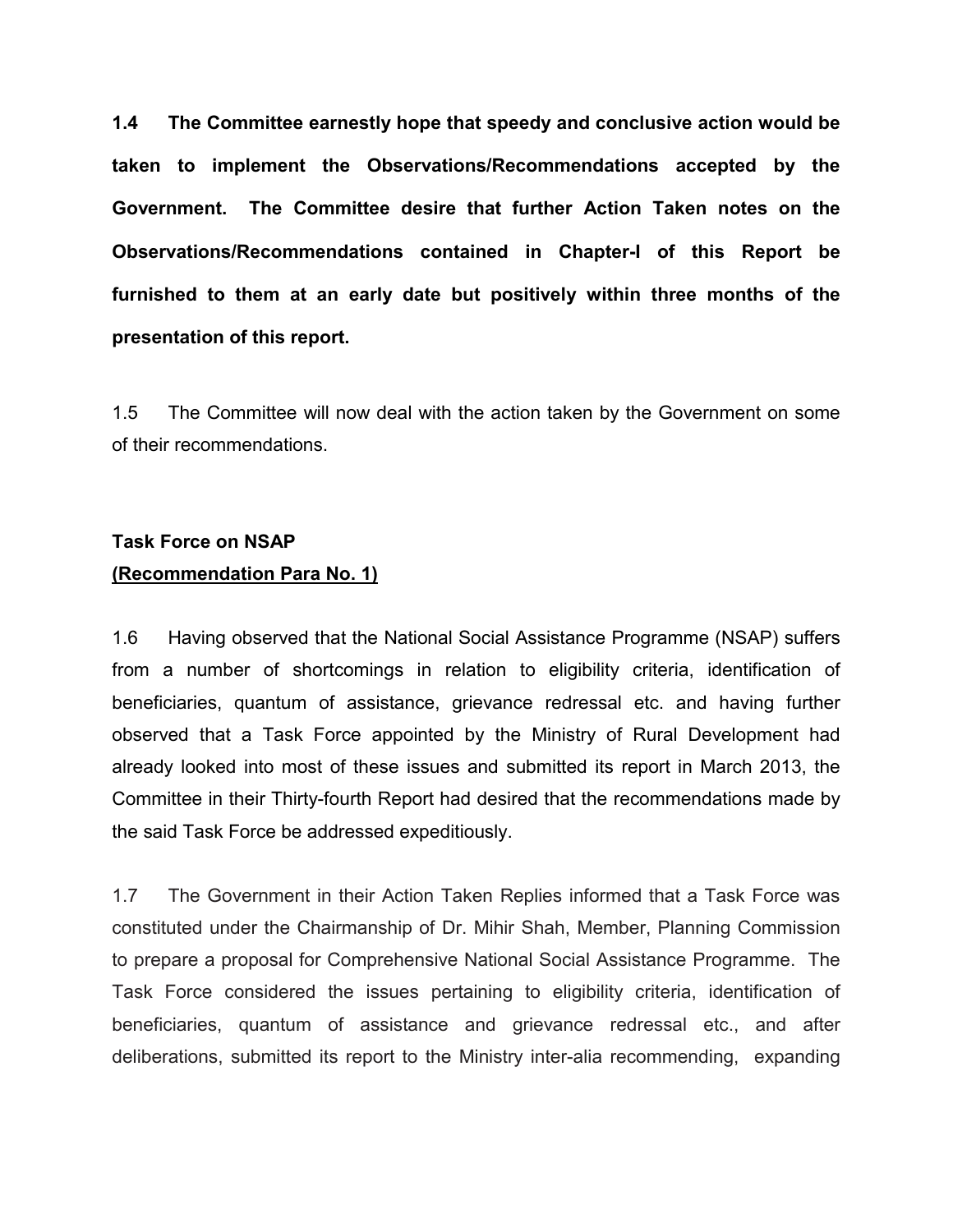the scope of coverage and enhancing the quantum of pension. The recommendations of the Task Force have been examined in detail in the Ministry of Rural Development. Further action has been initiated to take the approval of the Competent Authority through the mechanism of the Expenditure Finance Committee (EFC) headed by Secretary (Expenditure).

**1.8 The Committee note with deep concern that despite their recommendation contained in their the 34th Report presented to Lok Sabha on 05 February, 2014, to implement expeditiously the report of the Task Force appointed to go into the shortcomings of the NSAP, the report of the Task Force is still under examination. The Committee are dismayed to note the cavalier manner in which the serious problems of the very old, the differently abled and the widows are pending for consideration and decision for so long as the Task Force had submitted its report to the Government in March 2013. Taking note of the severe plight of the concerned disadvantaged group, the Committee strongly urge the Government to consider and implement the recommendations of the Task Force without further loss of time and apprise the Committee within three months.**

#### **Variations in pension schemes under NSAP**

#### **(Recommendation Para No. 2)**

1.9 Observing the *inter-se* variations between the three pension schemes being run under National Social Assistance Programme *viz.* Indira Gandhi National Old Age Pension Scheme (IGNOAPS), Indira Gandhi National Disability Pension Scheme (IGNDPS) and Indira Gandhi National Widow Pension Scheme (IGNWPS) as also the wide variations in the pension schemes being run by various States (between Rs. 50 and Rs. 1800 per month), the Committee had desired that the central pension amount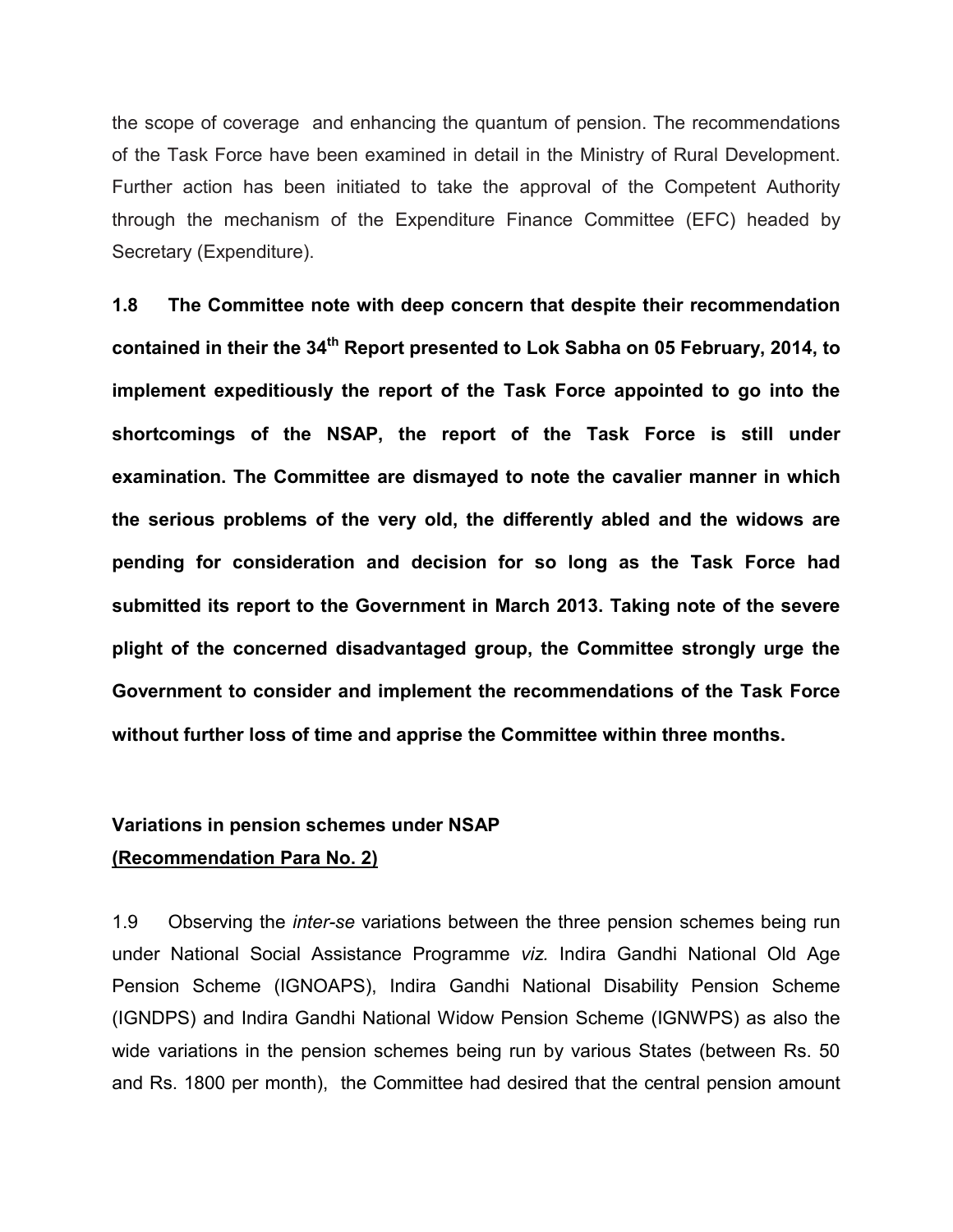under NSAP should be indexed to inflation and raised in a phased manner from the current level. They had also asked the Ministry as to why the central pension under IGNOAPS should not be raised from Rs.200 to Rs.300 per month as given to pensioners under IGNDPS and IGNWPS w.e.f. 1 February, 2012 i.e. the date from which the pension amount in the latter two was hiked.

1.10 In their Action Taken Reply the Government have stated that the Task Force constituted under the Chairmanship of Dr. Mihir Shah, Member, Planning Commission to prepare a proposal for Comprehensive National Social Assistance Programme in its report inter-alia recommended, indexing the rate of pension to inflation using criteria adopted for DA of central government employees and enhancing the quantum of pension. This recommendations of the Task Force has been examined in detail in the Ministry of Rural Development. Further action has been initiated to take the approval of the Competent Authority through the mechanism of the Expenditure Finance Committee (EFC) headed by Secretary (Expenditure).

**1.11 The Committee, taking note of the action initiated by the Government desire that the matter should be taken to its logical conclusion without further delay and the Committee apprised in due course of the tangible outcome thereof.** 

#### **Socio Economic and Caste Census, 2011**

#### **(Recommendation Para No. 3)**

1.12 Observing that only those Below Poverty Line (BPL) are eligible for availing pension under NSAP but due to the process of selection of persons for BPL list is being admittedly faulty as many deserving people are left out and undeserving people get included and observing further that the Socio Economic Caste Census (SECC), being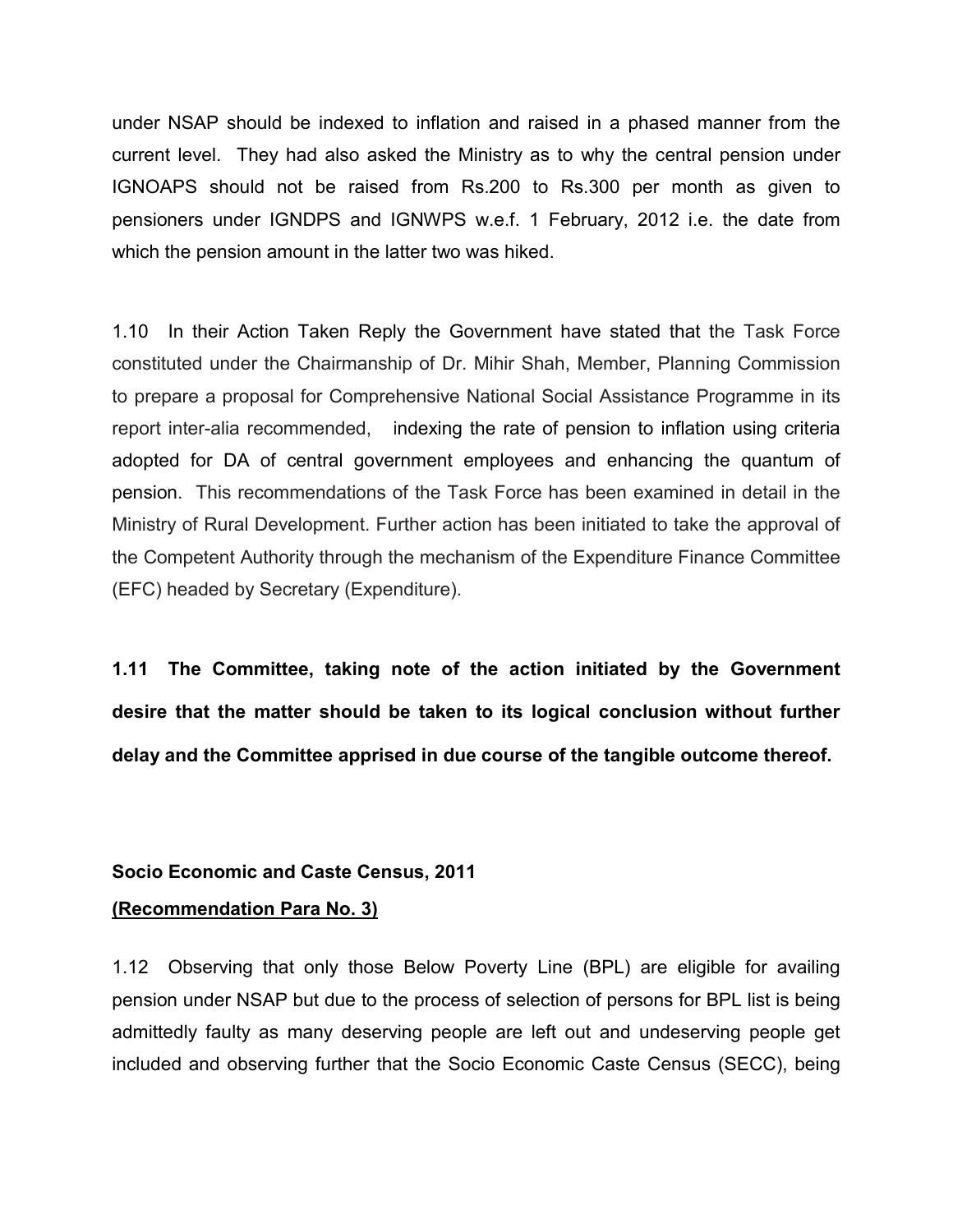undertaken by the Registrar General of India through State Governments would bring out an accurate list of eligible people and will lead to better system of service delivery, the Committee had hoped that the SECC would be completed expeditiously and had desired that selection of beneficiaries be based on SECC from the year 2014-15, when the NSAP will become a Centrally Sponsored Scheme.

1.13 The Government submitted in their Action Taken Reply that a Socio Economic and Caste Census (SECC 2011) has been launched on  $29<sup>th</sup>$  June 2011 in the country which would be carried out by the respective State/Union Territory Governments with the financial and technical support of the Government of India to determine eligibility and entitlements for different Central Government Schemes. Socio-Economic and Caste Census 2011 (SECC 2011) is being carried out in all States/UTs in a phased manner taking into consideration their preparedness and other relevant considerations. The SECC 2011 is being conducted through a comprehensive programme involving the Ministry of Rural Development, Ministry of Housing and Urban Poverty Alleviation, the Office of the Registrar General and Census Commissioner of India and the State Governments. The subject of Caste Census comes under purview of Office of Registrar General and Census Commissioner of India and issues of identification of BPL households in rural areas and urban areas come under the purview of Ministry of Rural Development and Ministry of Housing and Urban Poverty Alleviation (HUPA) respectively. The Ministry of Rural Development has been continuously monitoring the progress of SECC 2011 with the States/Uts through regular visits, trainings and video conferencing to ensure early completion and sort out various issues with the States/UTs. Specific reviews and assessment of the progress of the SECC are also taken up with the States/UTs in the Performance Review Committee (PRC) meetings held on a quarterly basis. The Ministry of Rural Development has set up an Expert Committee on 28<sup>th</sup> December, 2012 under the Chairmanship of Prof. Abhijit Sen to examine the SECC indicators and the data analysis and recommend appropriate methodologies for determining classes of beneficiaries for different rural development programmes. It will consult States, Experts and Civil Society Organizations, while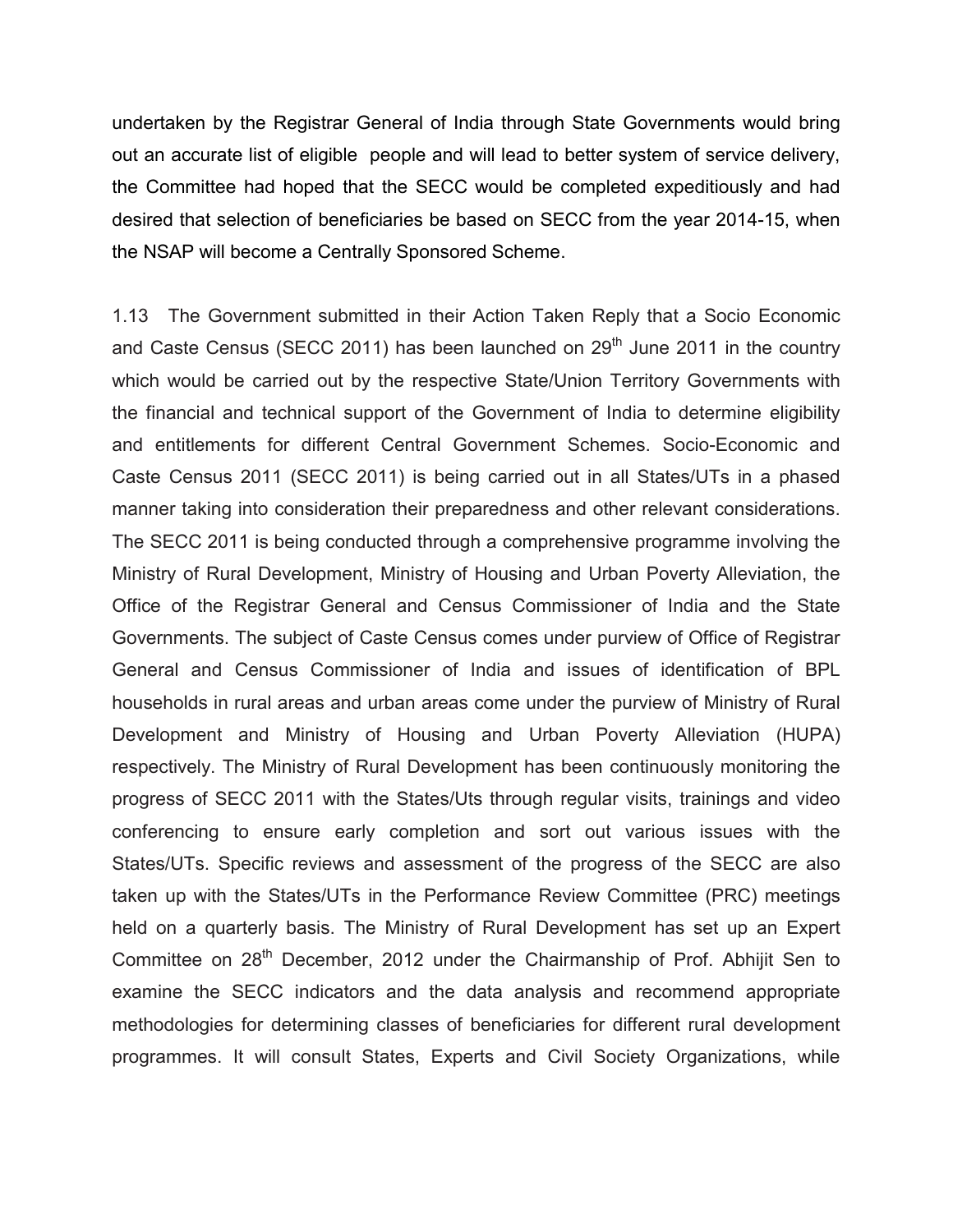arriving at these methodologies. Enumeration under the Socio Economic and Caste Census 2011 (SECC 2011) was completed in 2,464,909 Enumeration Blocks (EBs) consisting of 99.46% per cent of total Enumeration Blocks (EBs) of all the States/UTs as on 31.03.2014. The first steps in the 'Claim & Objection's process is to display in the 'Draft List' containing the household data collected during the SECC. The 'Draft List' publication and displaying protocol was reviewed again keeping in view the quality/legibility of the cropped-up National Population Register (NPR) images. It has been decided to publish the 'Draft List' with both the machine converted images in text to the extent possible and the remaining unmatched images will be cropped in the 'Draft List". So far, Haryana, Nagaland, Daman & Diu and Lakshadweep have published the 'Draft List' and the 'Claim & Objections' process is over. Some of the States/UTs are in the process of Verification & Correction and 'Draft List' publication. 'Draft List' has been published in 202 districts in 18 States (Assam, Bihar, Chandigarh, Goa, Gujarat, Jharkhand, Jammu & Kashmir, Karnataka, Kerala , Meghalaya, Manipur, Sikkim, Uttar Pradesh and West Bengal including in the four States/UTs where the 'Claim & Objections' process is over). The target to complete the SECC process is September, 2014.

**1.14 The Committee note that substantial progress has been made towards completion of Socio-Economic and Caste Census (SECC). They, therefore, desire that with a view to ensuring that only deserving people are covered under these Schemes, SECC should be made the basis of identification of beneficiaries under all schemes under NSAP without any further loss of time. They would like to be apprised of the outcome and action taken on SECC which was scheduled to be completed by September, 2014.**

#### **Social Audit Mechanism**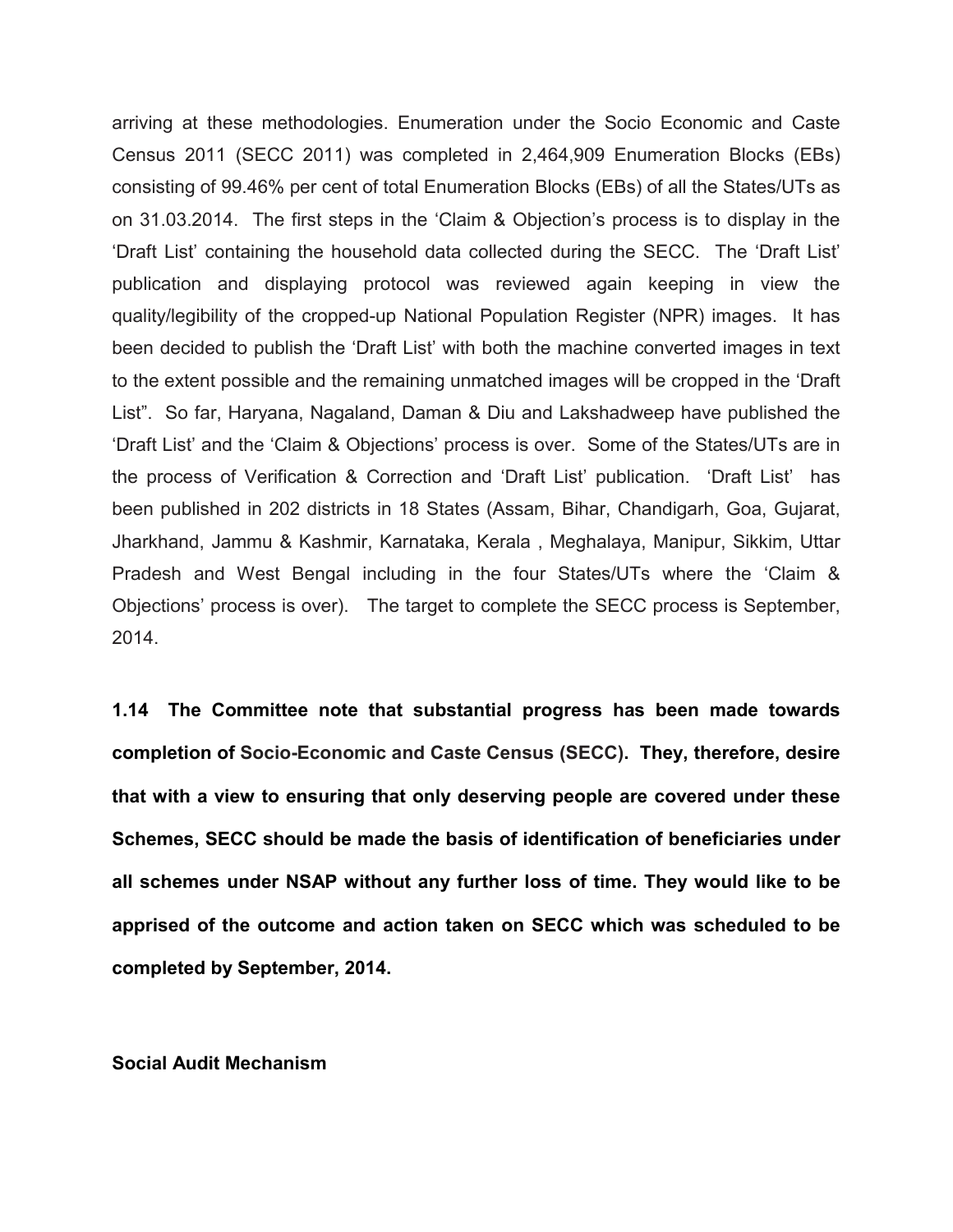#### **(Recommendation Para No. 4)**

1.15 Noting that a social audit system is being conceived by the Ministry of Rural Development as a grievance redressal mechanism, to be conducted by the Gram Sabha/ Municipality once in 6 months to verify details of beneficiaries, the Committee had desired that it should be ensured that the Social Audit mechanism is established in all the States and the social audit conducted at the earliest.

1.16 In their Action Taken Replies the Government have stated that the Ministry of Rural Development is in the process of issuing revised guidelines of National Social Assistance Programme (NSAP) since the scheme has been converted into a Centrally Sponsored Scheme (CSS) with effect from  $1<sup>st</sup>$  April, 2014. These revised quidelines inter-alia would include directions regarding establishing Social Audit mechanism in all the States and Union Territories and to conduct the social audit once in every six months.

**1.17 The Committee note that pursuant to their recommendation, the Ministry are in the process of issuing revised Guidelines of NSAP which has since been converted into a centrally sponsored scheme w.e.f. 1 April, 2014, which include directions regarding establishing Social Audit Mechanism in all States and UTs and to conduct social audit once in every six months. They expect that the revised Guidelines are issued expeditiously so that the necessary course correction in NSAP is affected without delay. They would like to be apprised of the current status of the matter.**

**Age Criterion for pension under IGNWPS**

#### **(Recommendation Para No. 5)**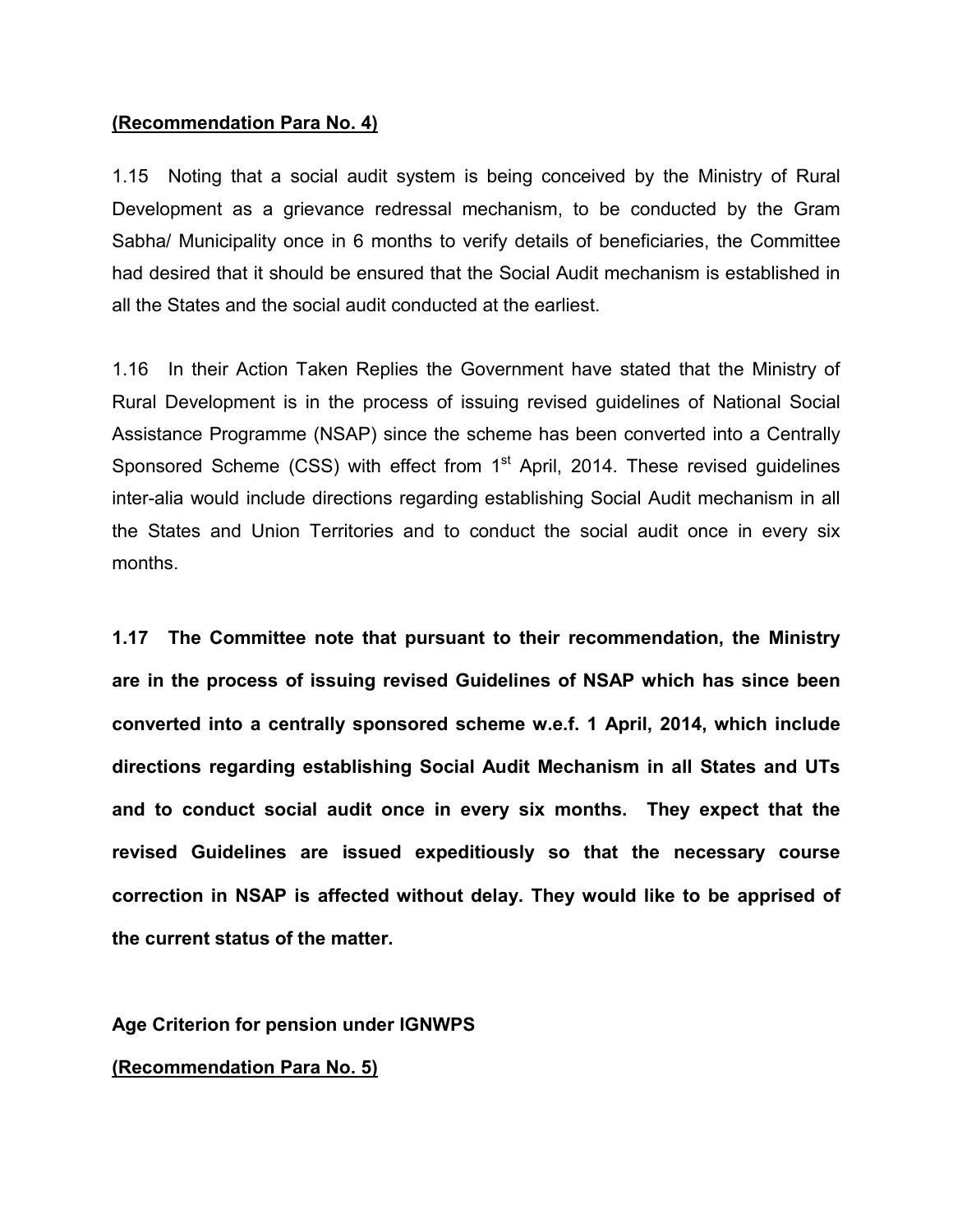1.18 Finding the minimum age criterion of 40 years for Indira Gandhi National Widow Pension Scheme(IGNWPS) unreasonable as widows in the age group of 18-40 years face difficulty in bringing up their children, especially in providing them education, in the absence of regular source of income and it may not be uncommon to find such widows sending their children of school going age to work, in order to supplement their income, the Committee had felt that there should be incentive for widow re-marriage and until remarriage, a widow should not be deprived of financial help because of her young age and recommended that the benefits under IGNWPS should be extended to all the widows. They had also recommended that pension under IGNWPS should be increased to Rs. 1000 per month per beneficiary.

1.19 In their Action Taken Reply the Government have stated that Task Force constituted under the Chairmanship of Dr. Mihir Shah, Member, Planning Commission to prepare a proposal for Comprehensive National Social Assistance Programme in its report inter-alia recommended, enhancing the quantum of pension to the widows under IGNWPS. The recommendations of the Task Force have been examined in detail in the Ministry of Rural Development. Further action has been initiated to take the approval of the Competent Authority through the Expenditure Finance Committee (EFC) headed by Secretary (Expenditure).

**1.20 The Committee are of the considered view that the measures for mitigating the unending woes of the poverty stricken widows of any age group cannot brook any further delay. They, therefore, reiterate their recommendation that the quantum of pension to the widows under IGNWPS, as also recommended by the Task Force, be enhanced, expeditiously.** 

**Coverage Under IGNWPS**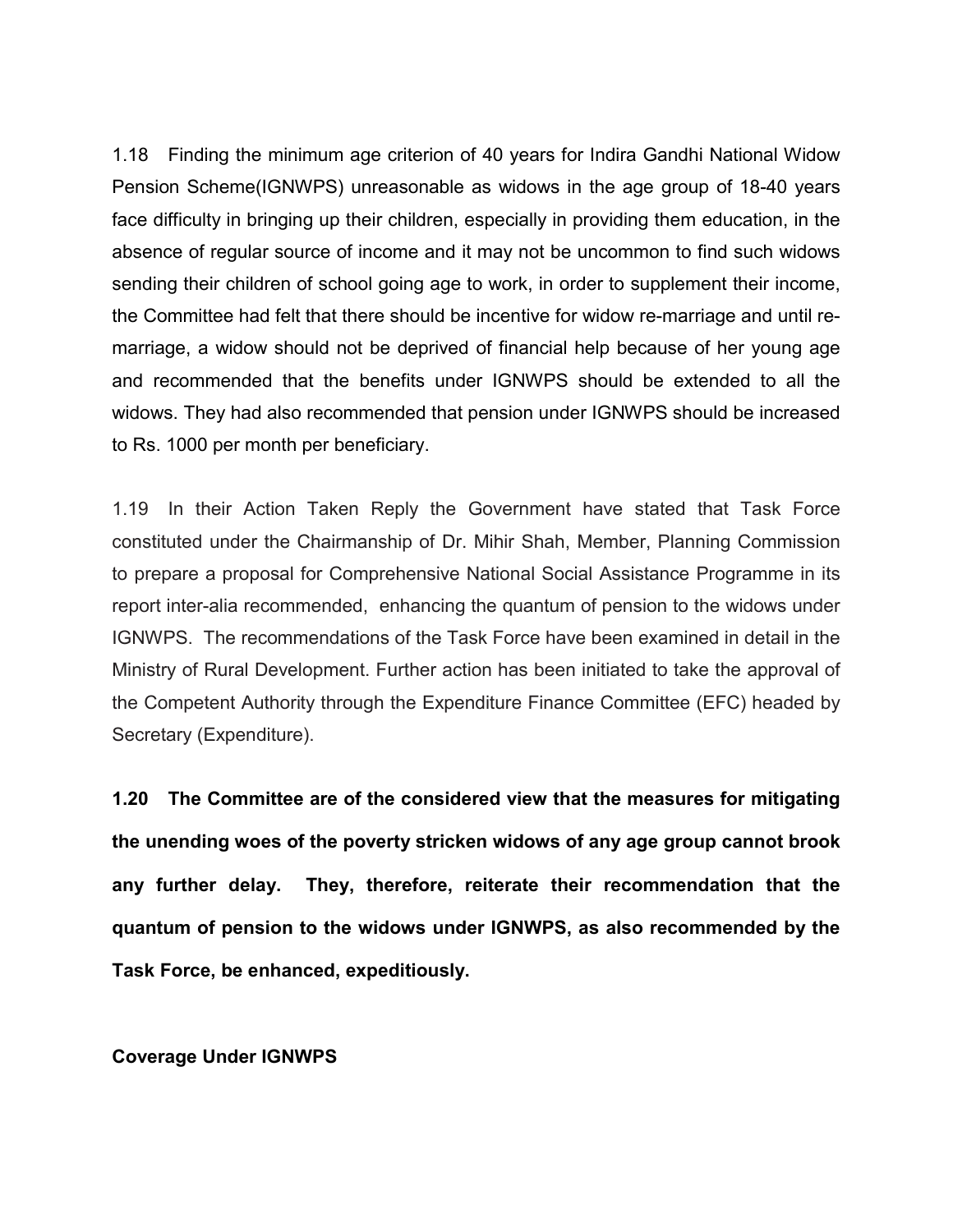## **(Recommendation Para No. 6)**

1.21 Observing single, abandoned and divorcee women, find it hard to survive in the absence of regular employment/source of income, the Committee had felt that inclusion of these categories of women under IGNWPS by suitably enlarging its scope will enable them to lead a dignified life. They had also recommended inclusion of divorcee women under the pension scheme provided they do not get alimony and remain unemployed.

1.22 The Government in their Action Taken Reply have stated that the Task Force constituted under the Chairmanship of Dr. Mihir Shah, Member, Planning Commission to prepare a proposal for Comprehensive National Social Assistance Programme in its report inter-alia recommended, providing assistance to single, never married women above 40 years and abandoned and divorced women. The recommendations of the Task Force have been examined in detail in the Ministry of Rural Development. Further action has been initiated to take the approval of the Competent Authority through the Expenditure Finance Committee (EFC) headed by Secretary (Expenditure).

**1.23 The Committee note the action taken by the Government thus far in the direction of implementation of their recommendation and desire that the matter may be followed up by the Ministry constantly and vigourously with the Ministry of Finance so as to mitigate the sufferings and hardships being faced by the abandoned and divorcee women.** 

# **Coverage of Disabled under NSAP (Recommendation Para No. 7)**

1.24 Noting that the Persons With Disability (Equal Opportunities, Protection of Rights and Full Participation) Act, 1995 (PWD Act, 1995) defines a person with disability as a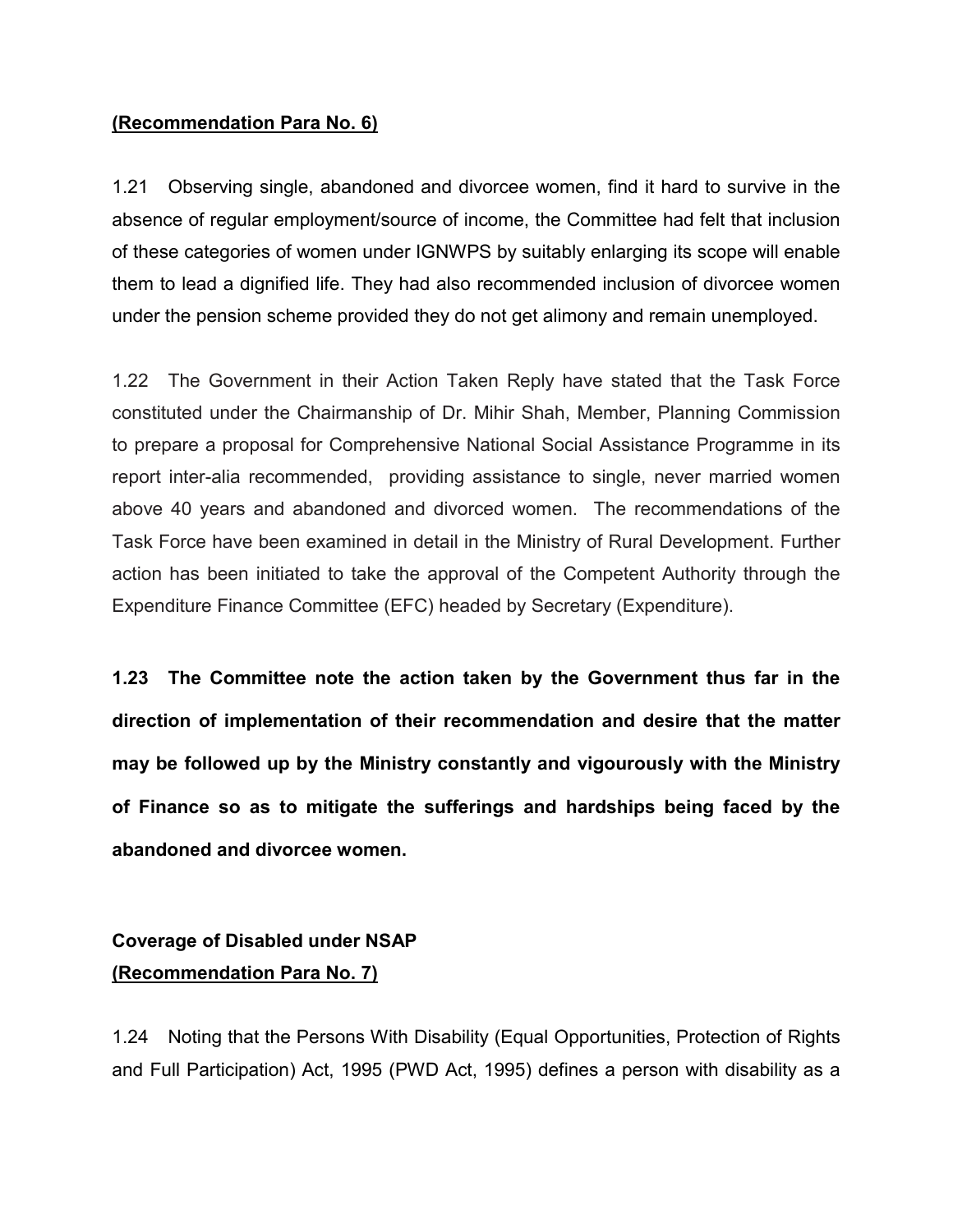person suffering from not less than 40% of any disability but Indira Gandhi National Disability Pension Scheme (IGNDPS) covered only those who suffer from severe or multiple disabilities of 80% and above thus leaving out many BPL people with disabilities, who are vulnerable, the Committee had recommended that in consonance with the definition of the disabled persons as given in the PWD Act, 1995, all such persons with 40% and above disability, should be covered under IGNDPS.

1.25 In response to the recommendation of the Committee, Government had replied that the Task Force constituted under the Chairmanship of Dr. Mihir Shah, Member, Planning Commission to prepare a proposal for Comprehensive National Social Assistance Programme in its report inter-alia recommended that the age restriction under IGNDPS should be removed, and definition of disability should be in consonance with The Persons with Disabilities (Equal Opportunities, Protection of Rights and full Participation) Act, 1995, making 40% disability eligible for pension under IGNDPS. This recommendation of the Task Force has been examined in detail in the Ministry of Rural Development. Further action has been initiated to take the approval of the Competent Authority through the Expenditure Finance Committee (EFC) headed by Secretary (Expenditure).

**1.26 The Committee are saddened to note that their recommendation for inclusion of specific category of PWDs under the IGNDPS has been hanging fire for long due to the inordinate procedural delay in procuring the approval of the competent authority. Notably, the present coverage of disabled people under NSAP is violative of the Act enacted for the purpose of defining disability. The Committee while disapproving the delay, desire that the needful be done forthwith to bring the Scheme in consonance with The Persons with Disabilities (Equal Opportunities, Protection of Rights and full Participation) Act, 1995 without any further delay. Moreso, when in its reply to the another**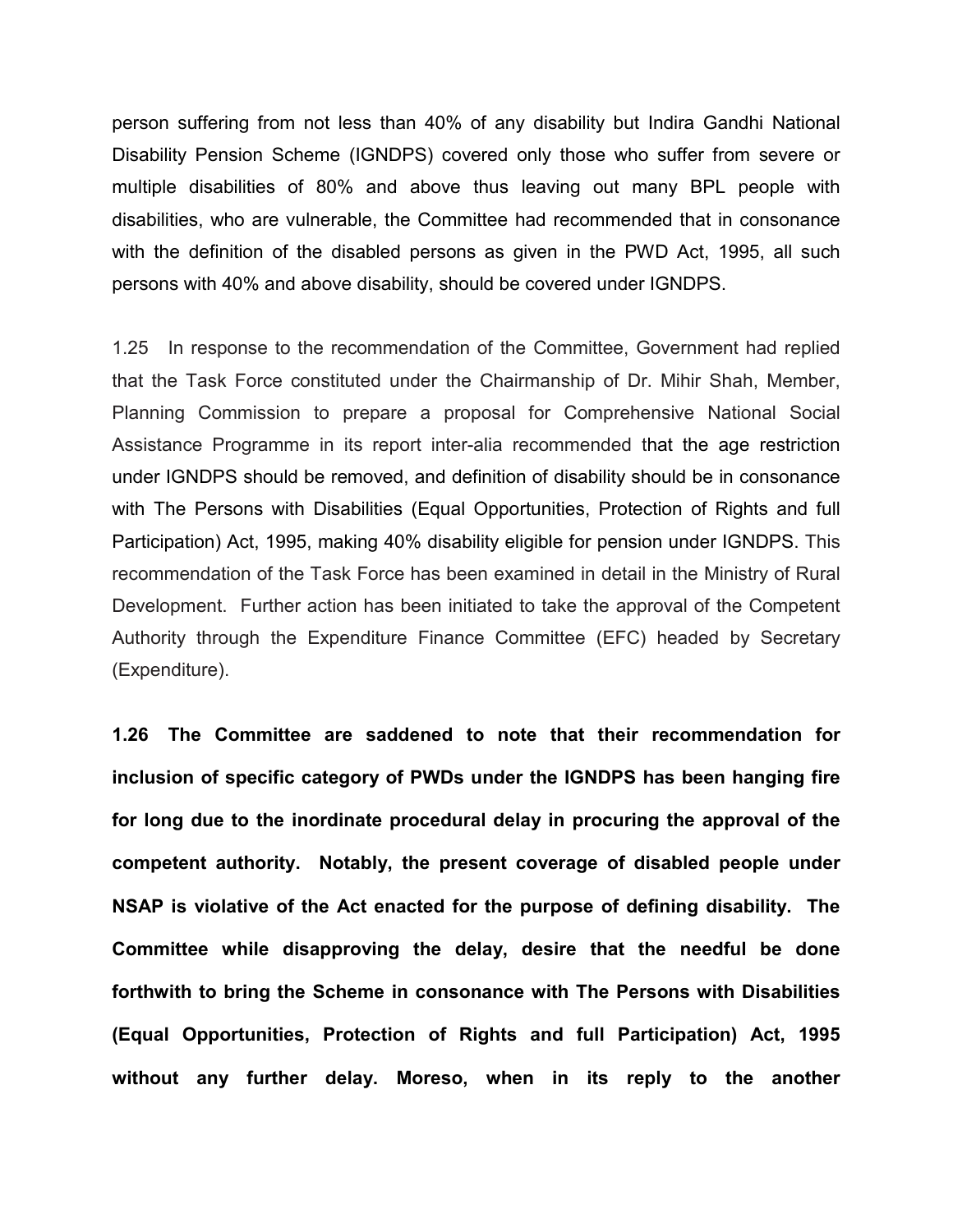**recommendation of the Committee, the Ministry has admitted that the said Act is the guiding factor for provision of pension under Indira Gandhi National Disability Pension Scheme (IGNDPS). The Committee should like to be apprised of the action taken in the matter within one month of the presentation of this Report to the Lok Sabha.** 

#### **Expanding the ambit of NSAP**

#### **(Recommendation Para No. 8)**

1.27 Noting that another vulnerable section of the society i.e. 'dwarfs' born with physical infirmities and in most cases, unable to find employment opportunities also do not come under the purview of NSAP, the Committee had felt that they deserved to be brought under social security net. They had, therefore, recommended that the ambit of the scheme of IGNDPS should be suitably widened to include 'dwarfs'.

1.28 The Ministry of Rural Development (Department of Rural Development) in Action Taken Reply have stated that the eligibility for coverage under Indira Gandhi National Disability Pension Scheme (IGNDPS) is guided by the Persons with Disabilities Act, 1995 (PWD Act 1995) and the 'National Trust for the Welfare of Persons with Autism, Cerebral Palsy, Mental Retardation and Multiple Disabilities Act, 1999 (National Trust Act, 1999) revised from time to time and any other guidelines issued by the Ministry of Social Justice and Empowerment. At present dwarfs have not been included in the above acts, which is the guiding factor for provision of pension under Indira Gandhi National Disability Pension Scheme (IGNDPS). If 'dwarfs' are included in any of the above Acts by Ministry of Social Justice and Empowerment, they would automatically become eligible for pension under IGNDPS on fulfilling the other eligibility criteria.

**1.29 The Committee had quite unambiguously and categorically recommended that the ambit of IGNDPS should be suitably widened to include 'dwarfs'. The**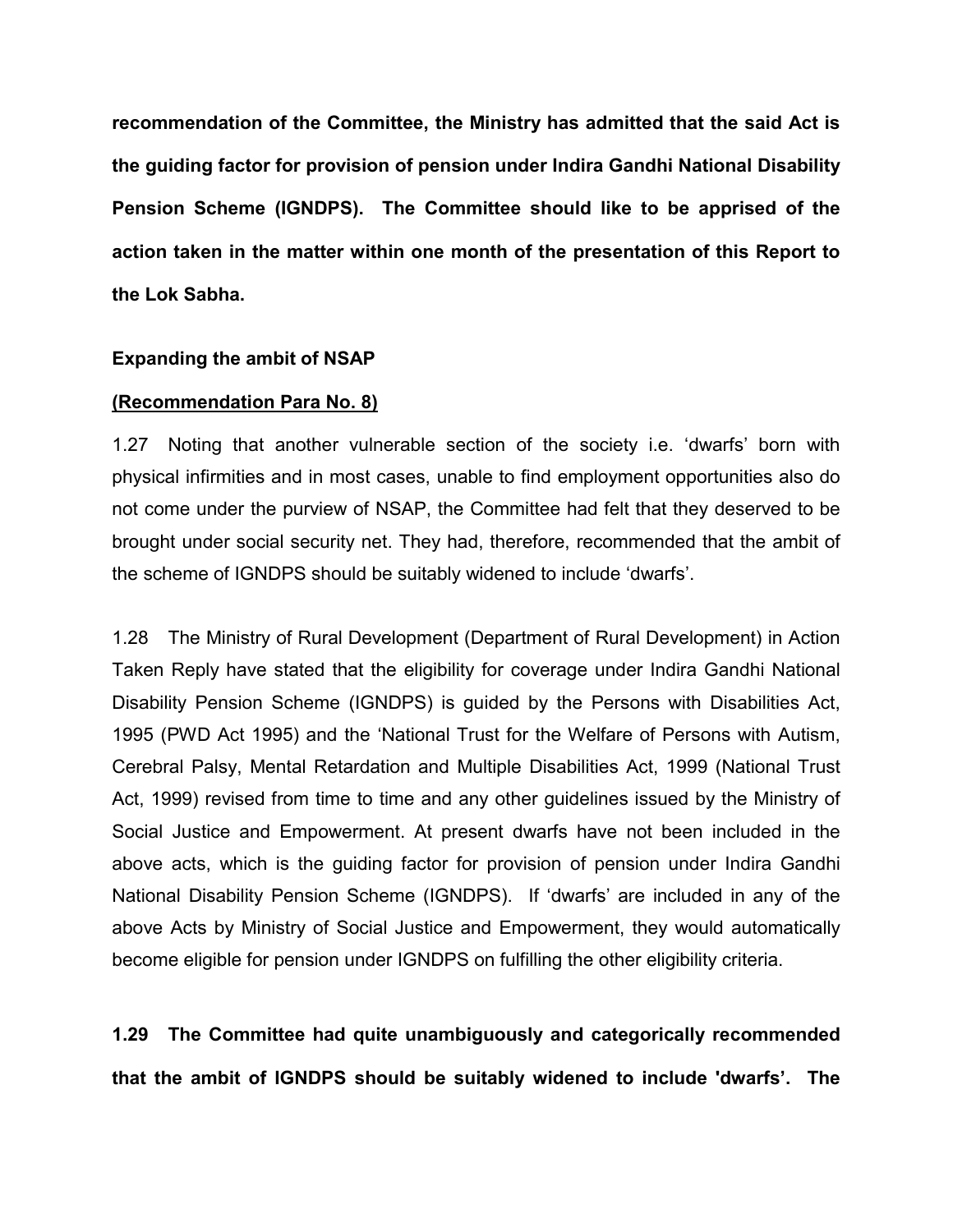**Committee note the reply of the Ministry of Rural Development that if 'dwarfs' are included in the concerned Acts administered by the Ministry of Social Justice and Empowerment, they would automatically become eligible for pension under IGNDPS. Regrettably, the Ministry of Rural Development did not take up the matter with the Ministry of Social Justice and Empowerment for moving necessary amendments to the concerned Acts so as to admit the 'dwarfs' to the benefit of pension. While deploring lack of initiative on the part of the Ministry of Rural Development, the Committee reiterate that matter be taken up with Ministry of Social Justice and Empowerment in right earnest so that necessary amendments are effected in the concerned Acts so that the dwarfs become eligible for pension. Further, the Ministry of Social Justice and Empowerment need to undertake categorisation, classification and enumeration of the differently abled persons at regular intervals so that they get atleast proportionate reservation in the jobs and services under the Union.**

#### **NSAP beneficiaries under DBT**

#### **(Recommendation Para No. 9)**

1.30 Noting that 32% of the total 3.09 Crore beneficiaries are paid benefits under NSAP through cash which is susceptible to corruption. Further noting that the completion of digitization of database of all beneficiaries and extending the DBT to the entire country is likely to take sometime, the Committee had recommended that urgent steps be taken to ensure that mode of cash payment to beneficiaries under NSAP is switched over to other corruption-free modes at the earliest. Simultaneously, extending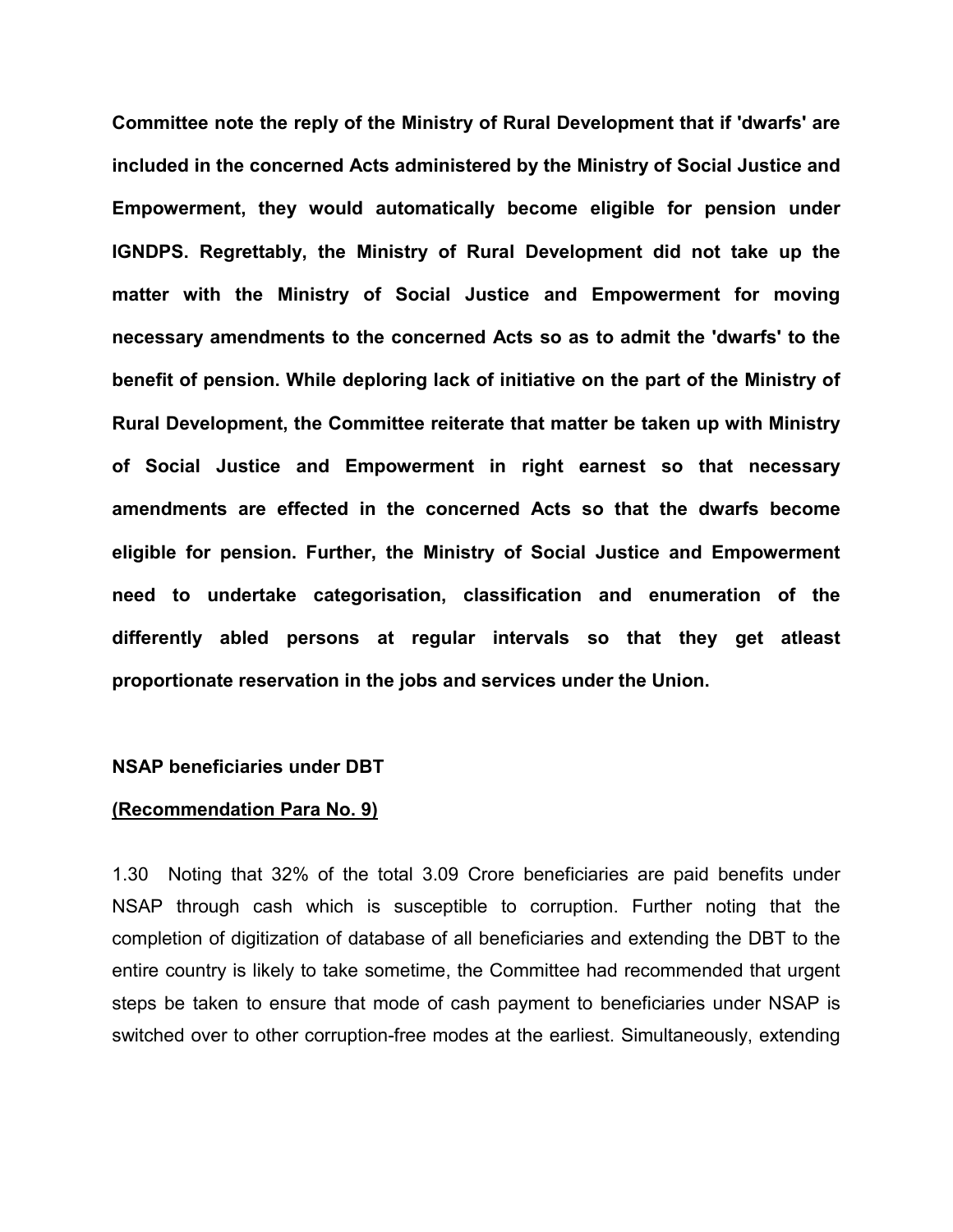the DBT to the entire country for disbursal of NSAP benefits be completed within a time frame.

1.31 The Government in their Action Taken Reply have stated that the existing modes of payment of pensions are Banks, Post Office Account, Money Order and Cash. Since inception of the Scheme, all the above modes of payment were suggested and States have followed different methods based on the convenience of the beneficiaries and feasibility. In some areas, the spread of banks and post offices is not even. Crediting the pension amount into the bank/post office may not entirely serve the purpose as the old age pension beneficiaries and disabled beneficiaries may find it difficult to travel to the nearest bank/post office branch. Therefore, some States like Odisha and Bihar have followed the model of cash disbursement. Postal Money Order ensures door step delivery of pension, and has been adopted by many States successfully. However, to encourage savings and to ensure financial inclusion, the States have been advised to encourage opening of Bank/Post Office Accounts. States / UTs are being advised that payment of assistance in cash to beneficiaries should be adopted only if other modes are not workable. Through periodic reviews, States have been requested to ensure regular disbursement of assistance.

1.32 In order to increase transparency, accountability and monitoring of implementation of NSAP schemes, Ministry with assistance of NIC has developed a work flow enabled software for the purpose viz., NSAP-MIS. The software captures all the essential processes and includes modules on identification, disbursement of pension, release of funds, verification, sanction of pension, ground for rejection of application etc. Data base of 207 lakh beneficiaries has so far been uploaded as on 31<sup>st</sup> March, 2014 out of which, 27% of the beneficiaries have accounts in bank and 16% of the beneficiaries have accounts in post office. In July 2013, DBT has been launched in 121 pilot districts of the country covering 26 States / UTs. The bank accounts of beneficiaries are being brought under Direct Benefit Transfer (DBT) so that the pension is directly transferred to into the account of the beneficiaries by the disbursing office. As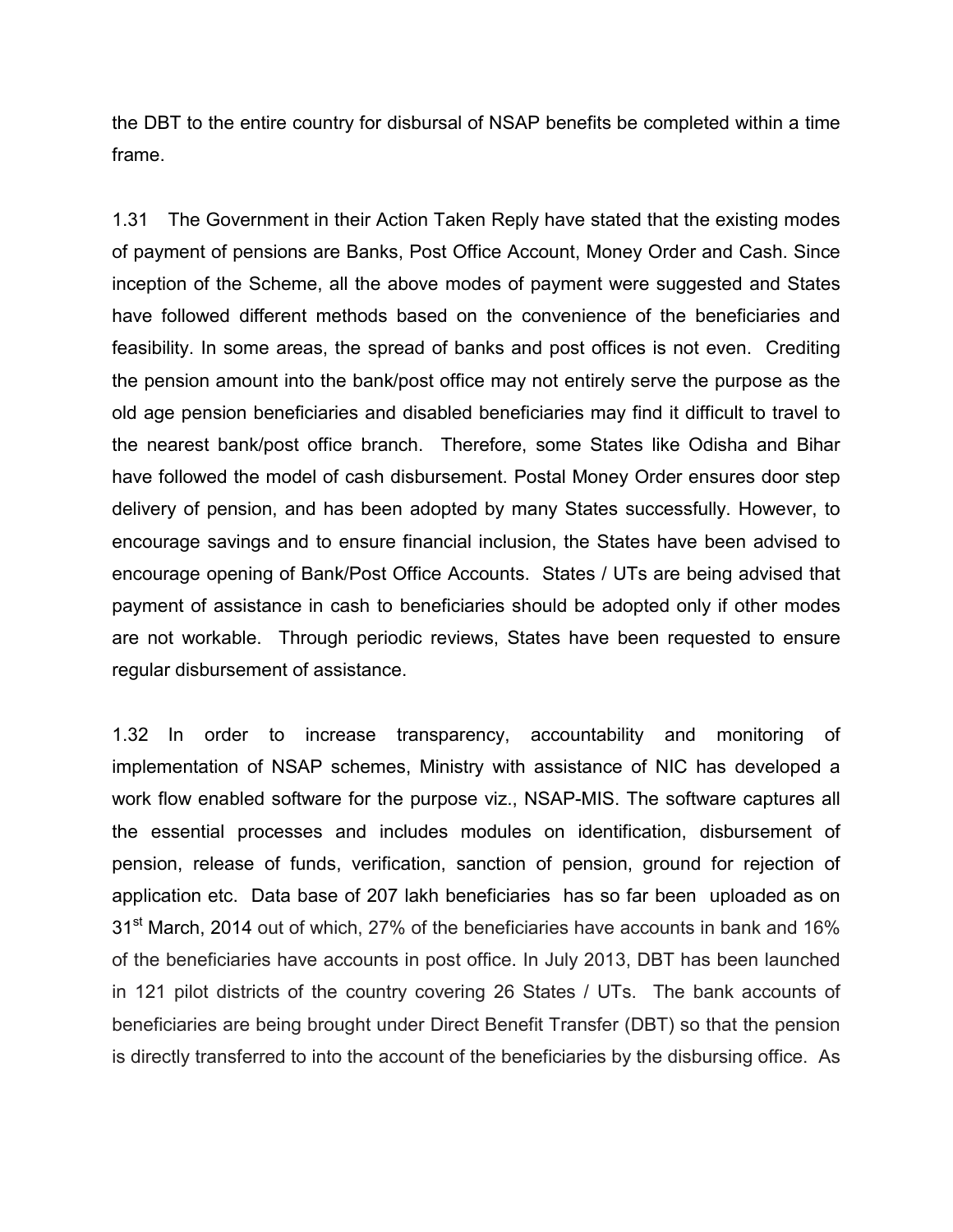per NSAP-MIS, Direct Transfer of pensions into accounts of pensioners, as on 31 March, 2014 was Rs.213.89 crore, and the number of pensioners was 35.35 lakhs. Further, as on  $31<sup>st</sup>$  March, 2014, digitization of 92% of the beneficiaries database has been completed, out of which, 45% of the beneficiaries have accounts in bank and 34% of the beneficiaries have accounts in post office. A total of 14.34 Lakhs beneficiaries are having Aadhaar number out of which 46.36% beneficiaries have linked their Aadhaar number with bank accounts and 36.42% beneficiaries have linked their Aadhaar number with post office accounts.

**1.33 The Committee note with satisfaction the action taken by the Government for bringing in more efficiency and transparency in the delivery mechanism of NSAP. Keeping in view the record breaking feat of opening 12.5 crore no frills accounts under the PM Jan Dhan Yojna, the Committee are sure that the delivery system would become more efficient in the coming days and the leakages totally eliminated.** 

## **Coverage of beggars under NSAP (Recommendation Para No. 11)**

1.34 Aware of the fact that despite the existence of social security schemes providing pensions to specified disadvantaged sections of the society, the menace of begging is till persisting and believing that had the social security schemes been effective in taking care of the basic needs of the disadvantaged sections, the prevalence of beggary could have been arrested, the Committee had recommended that a time bound study, be conducted as to why despite NSAP beggary menace persists and such remedial measures, as may be necessary on the basis of the outcome of the study to ensure that NSAP yields desired results, are taken.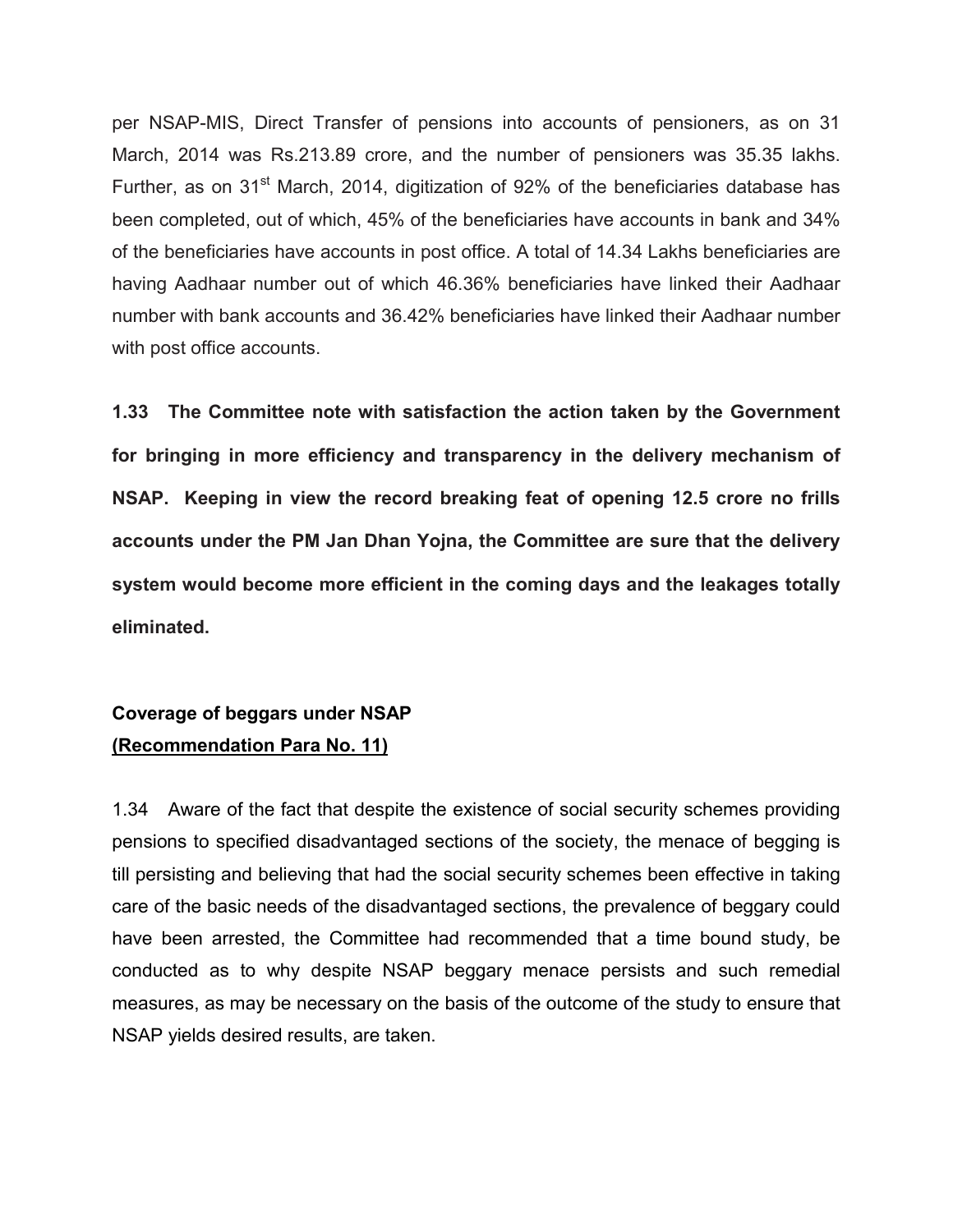1.35 The Government in their Action Taken reply have stated that Schemes under NSAP are applicable only to old age, widow and disabled people who are the most vulnerable sections of the society. As per the Government of India (Allocation of Business) Rules, the subject of beggary has been allocated to Ministry of Social Justice and Empowerment. The views of the Hon'ble Committee will be shared with the concerned Ministry.

**1.36 The Committee are concerned to note that even after a lapse of six months since the presentation of their Report, the Ministry of Rural Development has merely thought of sharing the recommendation of the Committee with the Ministry of Social Justice and Empowerment. The least the Ministry should have done was to share the recommendation of the Committee immediately after its presentation with the Ministry of Social Justice and Empowerment and revert to the Committee with the action taken by the latter. Deploring such a casualness on the part of the Ministry of Rural Development to consider widening the net of NSAP so as to address the social security concerns of the beggars, the Committee reiterate their earlier recommendation for necessary but speedy corrective action.**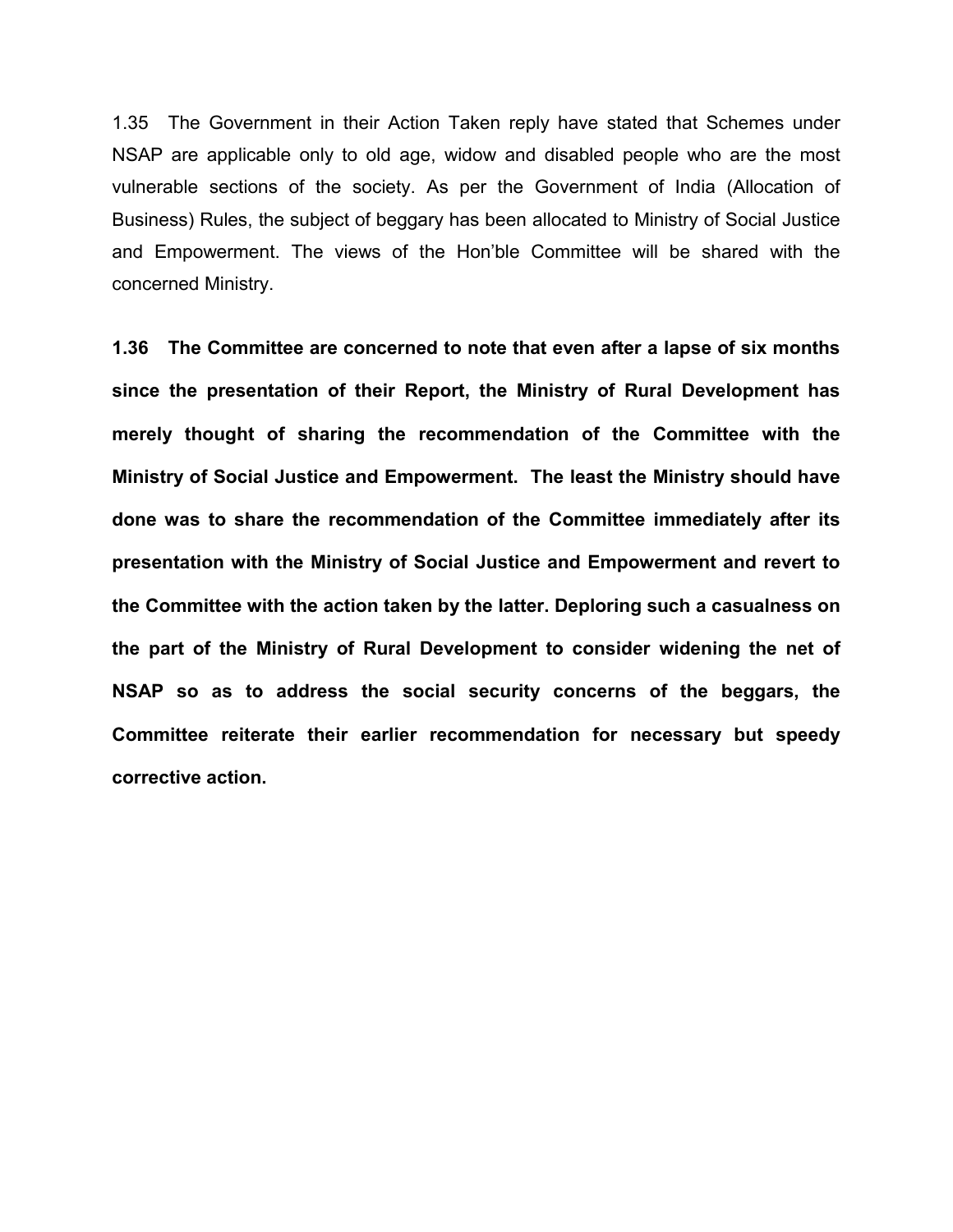#### **CHAPTER II**

## **RECOMMENDATIONS/OBSERVATIONS WHICH HAVE BEEN ACCEPTED BY GOVERNMENT**

#### **Observation/Recommendation (Sl. No. 2)**

The Committee observe that Rs.200 is given as pension under Indira Gandhi National Old Age Pension Scheme (IGNOAPS) for those 80 years and above of age; Rs.300 is given under Indira Gandhi national Disability Pension Scheme (IGNDPS) for those between 18 and 79 years of age and Rs.300 under Indira Gandhi National Widow Pension Scheme (IGNWPS) for widows between 40 and 79 years of age. The Committee feel that the current level of pension under IGNOAPS is too small and inadequate. The Committee note that the most of the States have their own pension and the amount of pension under IGNOAPS varies from Rs.50 to 1800. While in Goa, the State pension is Rs.1800\*, in some North-Eastern States, it is as little as Rs.50. there are four States viz. Andhra Pradesh, Bihar, Arunachal Pradesh and Manipur which do not have their own pension schemes. The Committee desire that the central pension amount under NSAP should be indexed to inflation and raised in a phased manner from the current level. The Committee in this connection see no reason why central pension under IGNOAPS should not be raised from Rs.200 to Rs. 300 as given to pensioners under IGNDPS and IGNWPS. The Committee strongly recommend that as a first step, action should be taken to raise the pension amount under IGNOAPS to Rs.300 w.e.f 01.02.2012, the date the pension amount was raised to Rs.300 under IGNDPS and IGNWPS.

#### **Reply by the Government**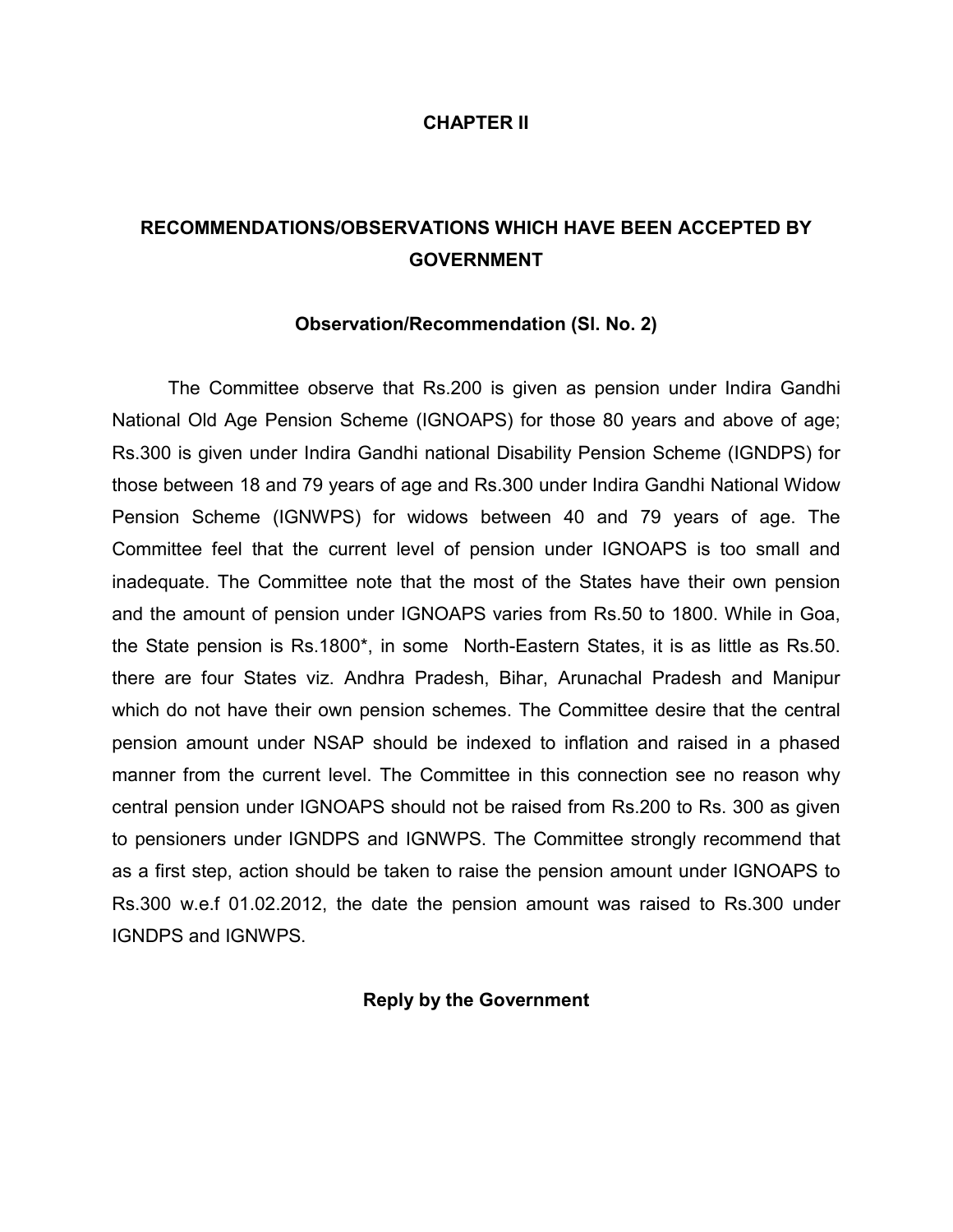The Task Force constituted under the Chairmanship of Dr. Mihir Shah, Member, Planning Commission to prepare a proposal for Comprehensive National Social Assistance Programme in its report inter-alia recommended, indexing the rate of pension to inflation using criteria adopted for DA of central government employees and enhancing the quantum of pension. This recommendations of the Task Force has been examined in detail in the Ministry of Rural Development. Further action has been initiated to take the approval of the Competent Authority through the mechanism of the Expenditure Finance Committee (EFC) headed by Secretary (Expenditure).

## **Ministry of Rural Development (Department of Rural Development) – [NSAP Division] – O.M. No. H-11013/2/2013-NSAP(Part)**

## **Comments of the Committee**

(Please see Para No. 1.11 of Chapter - I)

#### **Observation/Recommendation (Sl. No. 3)**

The Committee observe that only those in the Below Poverty Line (BPL) category are eligible for availing pension under NSAP. The process of selection of persons for BPL list is, however, admittedly faulty as many deserving people are left out and undeserving people get included. According to the Secretary, Rural Development, socio Economic Caste Census (SECC), currently being undertaken by the Registrar General of India through State Governments will bring out accurate list of eligible people and will lead to better system of service delivery. It is observed from the information furnished to the Committee that SECC has been completed in 19 out of 35 States/UTs and the work in the remaining States/UTs is in progress. The Committee hopes that the SECC would be completed expeditiously. The Committee desire that selection of beneficiaries be based on SECC from the year 2014-15, when the NSAP will become a Centrally Sponsored Scheme.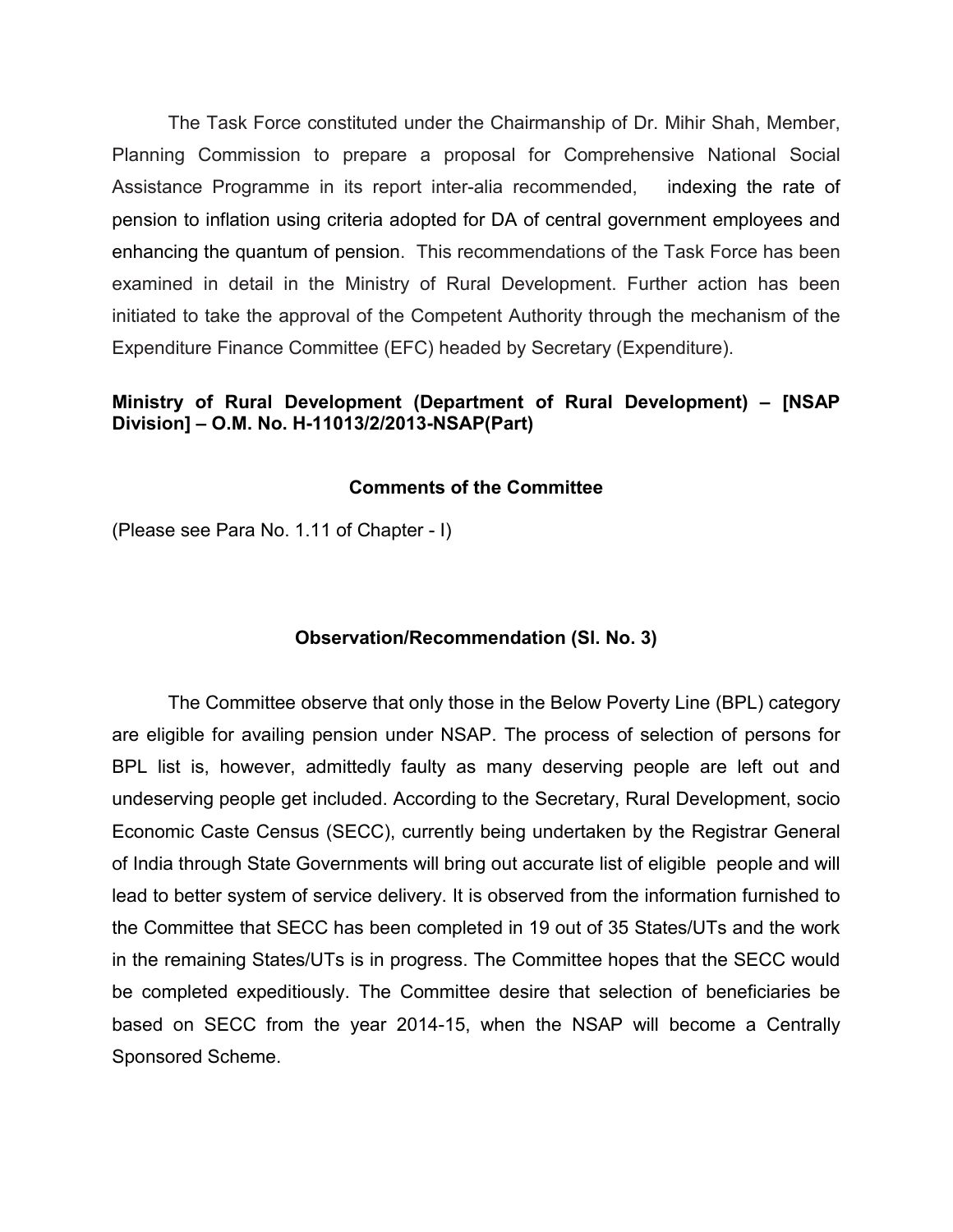#### **Reply by the Government**

A Socio Economic and Caste Census (SECC 2011) has been launched on 29<sup>th</sup> June 2011 in the country which would be carried out by the respective State/Union Territory Governments with the financial and technical support of the Government of India to determine eligibility and entitlements for different Central Government Schemes. Socio-Economic and Caste Census 2011 (SECC 2011) is being carried out in all States/UTs in a phased manner taking into consideration their preparedness and other relevant considerations. The SECC 2011 is being conducted through a comprehensive programme involving the Ministry of Rural Development, Ministry of Housing and Urban Poverty Alleviation, the Office of the Registrar General and Census Commissioner of India and the State Governments. The subject of Caste Census comes under purview of Office of Registrar General and Census Commissioner of India and issues of identification of BPL households in rural areas and urban areas come under the purview of Ministry of Rural Development and Ministry of Housing and Urban Poverty Alleviation (HUPA) respectively.

The Ministry of Rural Development has been continuously monitoring the progress of SECC 2011 with the States/UTs through regular visits, trainings and video conferencing to ensure early completion and sort out various issues with the States/UTs. Specific reviews and assessment of the progress of the SECC are also taken up with the States/UTs in the Performance Review Committee (PRC) meeting held on a quarterly basis.

The Ministry of Rural Development has set up an Expert Committee on 28<sup>th</sup> December, 2012 under the Chairmanship of Prof. Abhijit Sen to examine the SECC indicators and the data analysis and recommend appropriate methodologies for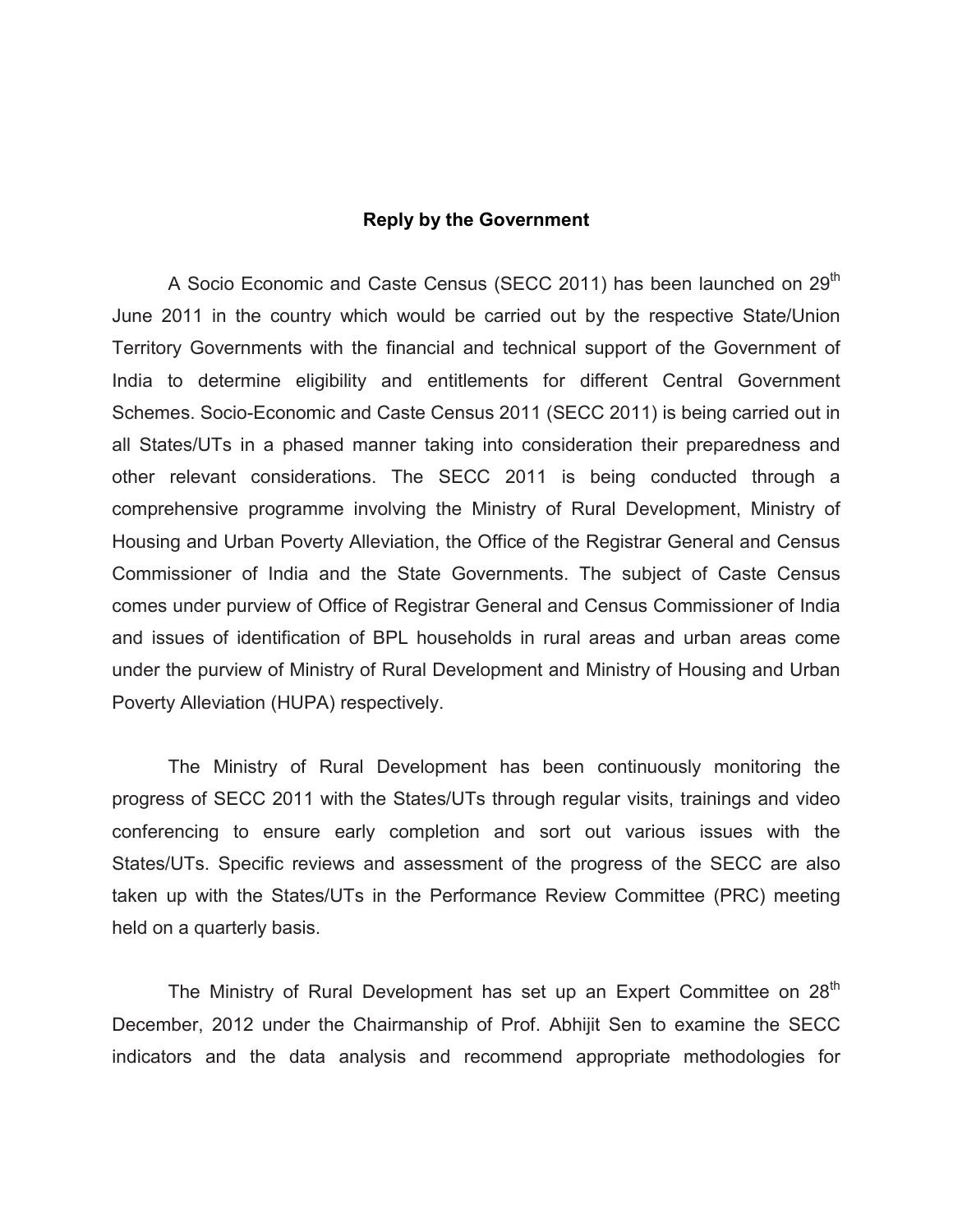determining classes of beneficiaries for different rural development programmes. It will consult States, Experts and Civil Society Organizations, while arriving at these methodologies.

Enumeration under the Socio Economic and Caste Census 2011 (SECC 2011) was completed in 2,464,909 Enumeration Blocks (EBs) consisting of 99.46% per cent of total Enumeration Blocks (EBs) of all the States/UTs as on 31.03.2014. The first steps in the 'Claim & Objection's process is to display in the 'Draft List' containing the household data collected during the SECC. The 'Draft List' publication and displaying protocol was reviewed again keeping in view the quality/legibility of the cropped-up National Population Register (NPR) images. It has been decided to publish the 'Draft List' with both the machine converted images in text to the extent possible and the remaining unmatched images will be cropped in the 'Draft List". So far, Haryana, Nagaland, Daman & Diu and Lakshadweep have published the 'Draft List' and the 'Claim & Objections' process is over. Some of the States/UTs are in the process of Verification & Correction and 'Draft List' publication. 'Draft List' has been published in 202 districts in 18 states (Assam, Bihar, Chandigarh, Goa, Gujarat, Jharkhand, Jammu & Kashmir, Karnataka, Kerala , Meghalaya, Manipur, Sikkim, Uttar Pradesh and West Bengal including in the four states /UTs where the 'Claim & Objections' process is over). The target to complete the SECC process is September, 2014.

**Ministry of Rural Development (Department of Rural Development) – [NSAP Division] – O.M. No. H-11013/2/2013-NSAP(Part)**

#### **Comments of the Committee**

(Please see Para No. 1.14 of Chapter - I)

#### **Observation/Recommendation (Sl. No. 4)**

Social audit system is now being conceived by the Ministry of Rural Development as a grievance redressal mechanism, to be conducted by the Gram Sabha/ Municipality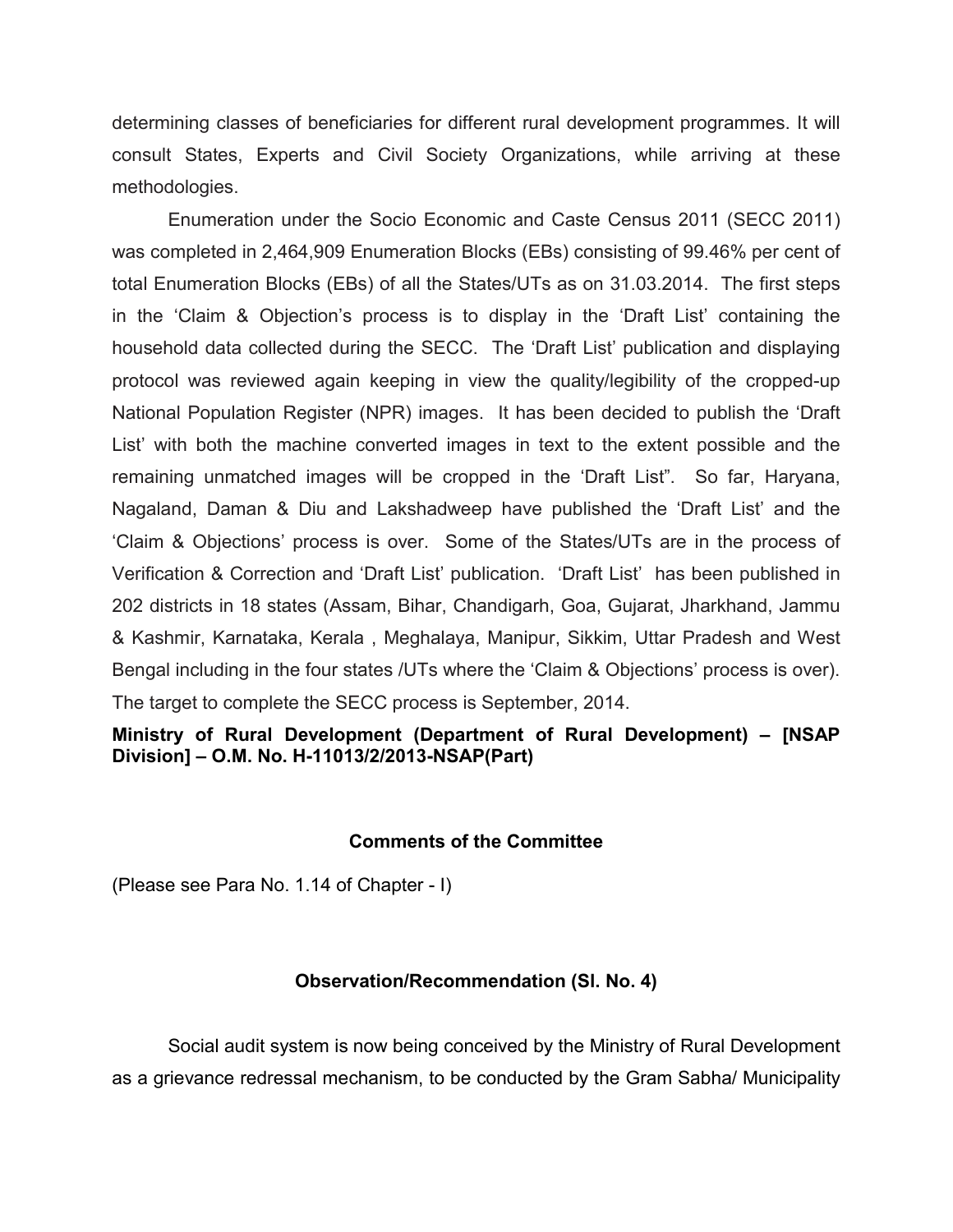once in 6 months which would verify details of beneficiaries. This is a welcome move to ensure that only eligible persons get benefits under NSAP. The Committee desire that it should be ensured that the Social Audit mechanism is established in all the States and the social audit conducted at the earliest.

## **Reply by the Government**

The Ministry of Rural Development is in the process of issuing revised guidelines of National Social Assistance Programme (NSAP) since the scheme has been converted into a Centrally Sponsored Scheme (CSS) with effect from 1<sup>st</sup> April, 2014. These revised guidelines inter-alia would include directions regarding establishing Social Audit mechanism in all the States and Union Territories and to conduct the social audit once in every six months.

## **Ministry of Rural Development (Department of Rural Development) – [NSAP Division] – O.M. No. H-11013/2/2013-NSAP(Part)**

## **Comments of the Committee**

(Please see Para No. 1.17 of Chapter - I)

## **Observation/Recommendation (Sl. No. 6)**

The Committee observe that single, abandoned and divorcee women, find it hard to survive in the absence of regular employment/source of income. They feel that inclusion of these categories of women under IGNWPS by suitably enlarging its scope will enable them to lead a dignified life. The Committee, accordingly, divorcee women, provided they do not get alimony and remain unemployed should be covered under the pension scheme.

## **Reply by the Government**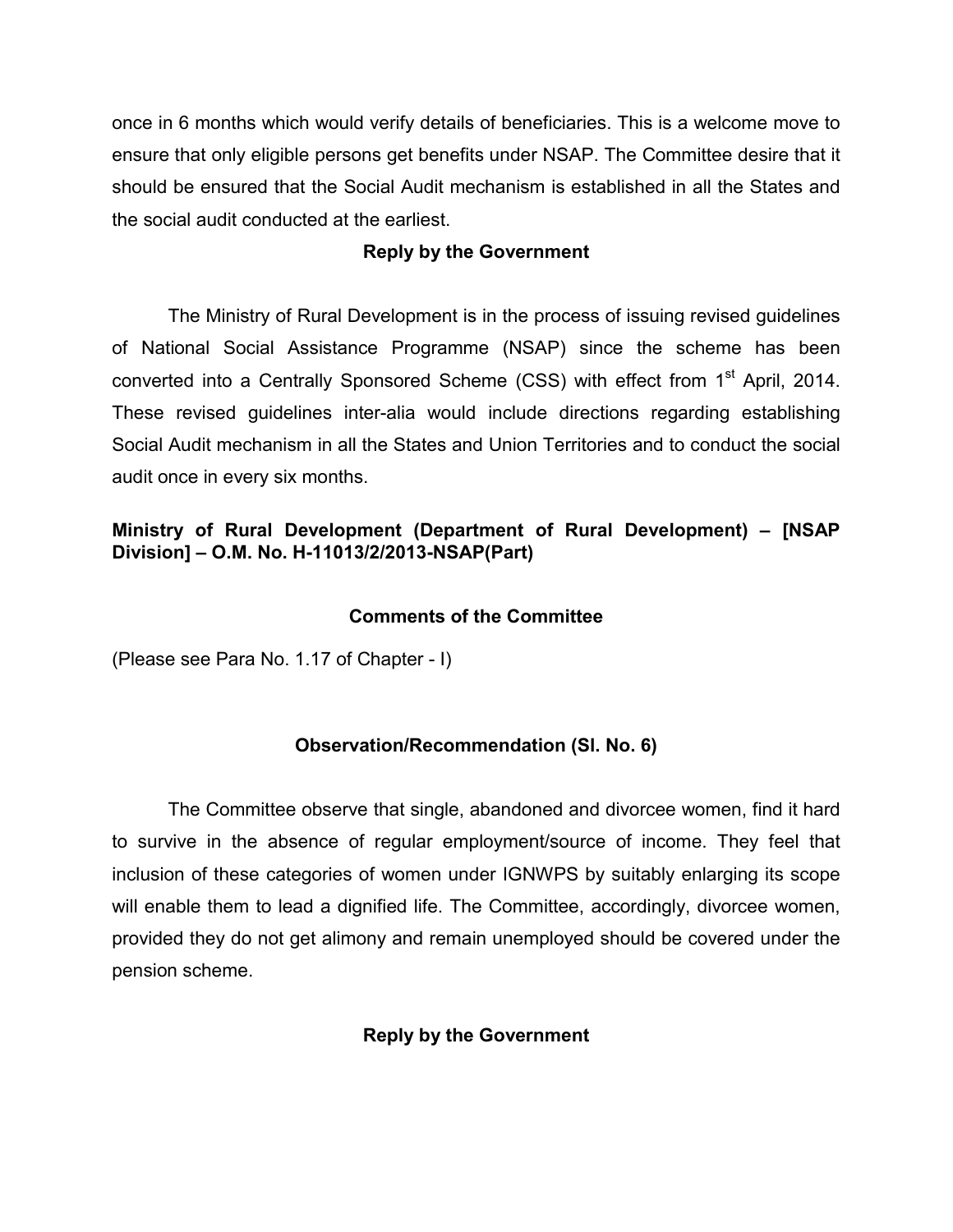The Task Force constituted under the Chairmanship of Dr. Mihir Shah, Member, Planning Commission to prepare a proposal for Comprehensive National Social Assistance Programme in its report inter-alia recommended, providing assistance to single, never married women above 40 years and abandoned and divorced women. The recommendations of the Task Force have been examined in detail in the Ministry of Rural Development. Further action has been initiated to take the approval of the Competent Authority through the Expenditure Finance Committee (EFC) headed by Secretary (Expenditure).

## **Ministry of Rural Development (Department of Rural Development) – [NSAP Division] – O.M. No. H-11013/2/2013-NSAP(Part)**

## **Comments of the Committee**

(Please see Para No. 1.23 of Chapter - I)

#### **Observation/Recommendation (Sl. No. 9)**

The Committee find that 32% of the total 3.09 Crore beneficiaries are paid benefits under NSAP through cash which is susceptible to corruption. The government have reportedly introduced Direct Benefit Transfer (DBT) scheme since 1.07.2013 on pilot basis covering almost 80% of the beneficiaries in 121 districts. Deposing before the Committee on 18.09.2013, the secretary, Rural development stated that basic data pertaining to 1.9 Crore beneficiaries have been uploaded into the database and that of the remaining beneficiaries will be uploaded over the next few months. Since the completion of digitization of database of all beneficiaries and extending the DBT to the entire country is likely to take some time; the Committee desire that urgent steps be taken to ensure that mode of cash payment to beneficiaries under NSAP is switched over to other corruption-free modes at the earliest. Simultaneously, extending the DBT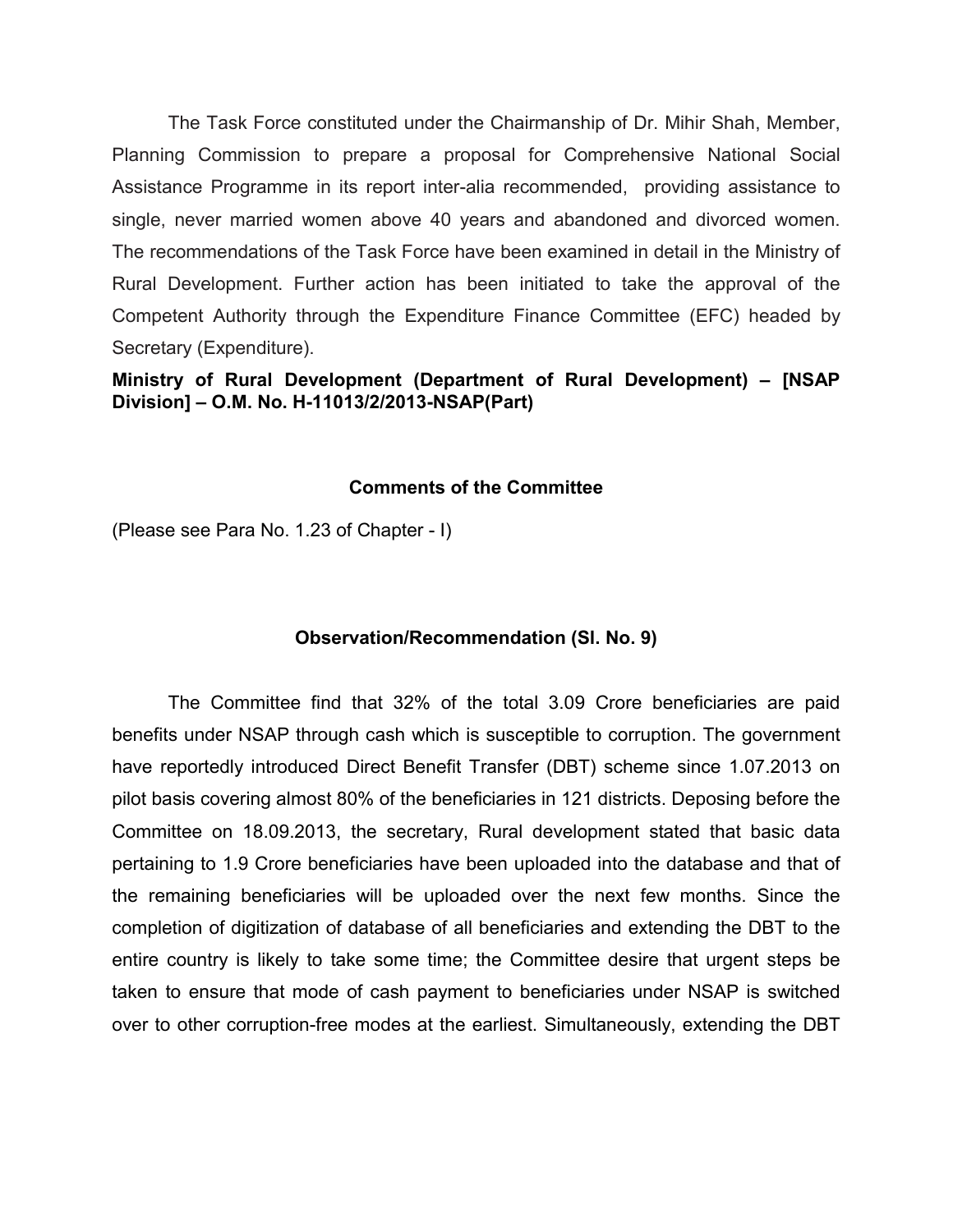to the entire country for disbursal of NSAP benefits be completed within a time frame under intimation to the Committee.

#### **Reply by the Government**

The existing modes of payment of pensions are Banks, Post Office Account, Money Order and Cash. Since inception of the Scheme, all the above modes of payment were suggested and States have followed different methods based on the convenience of the beneficiaries and feasibility. In some areas, the spread of banks and post offices is not even. Crediting the pension amount into the bank/post office may not entirely serve the purpose as the old age pension beneficiaries and disabled beneficiaries may find it difficult to travel to the nearest bank/post office branch. Therefore, some States like Odisha and Bihar have followed the model of cash disbursement. Postal Money Order ensures door step delivery of pension, and has been adopted by many States successfully. However, to encourage savings and to ensure financial inclusion, the States have been advised to encourage opening of Bank/Post Office Accounts. States / UTs are being advised that payment of assistance in cash to beneficiaries should be adopted only if other modes are not workable. Through periodic reviews, States have been requested to ensure regular disbursement of assistance.

In order to increase transparency, accountability and monitoring of implementation of NSAP schemes, Ministry with assistance of NIC has developed a work flow enabled software for the purpose viz., NSAP-MIS. The software captures all the essential processes and includes modules on identification, disbursement of pension, release of funds, verification, sanction of pension, ground for rejection of application etc. Data base of 207 lakh beneficiaries has so far been uploaded as on 31<sup>st</sup> March, 2014 out of which, 27% of the beneficiaries have accounts in bank and 16% of the beneficiaries have accounts in post office.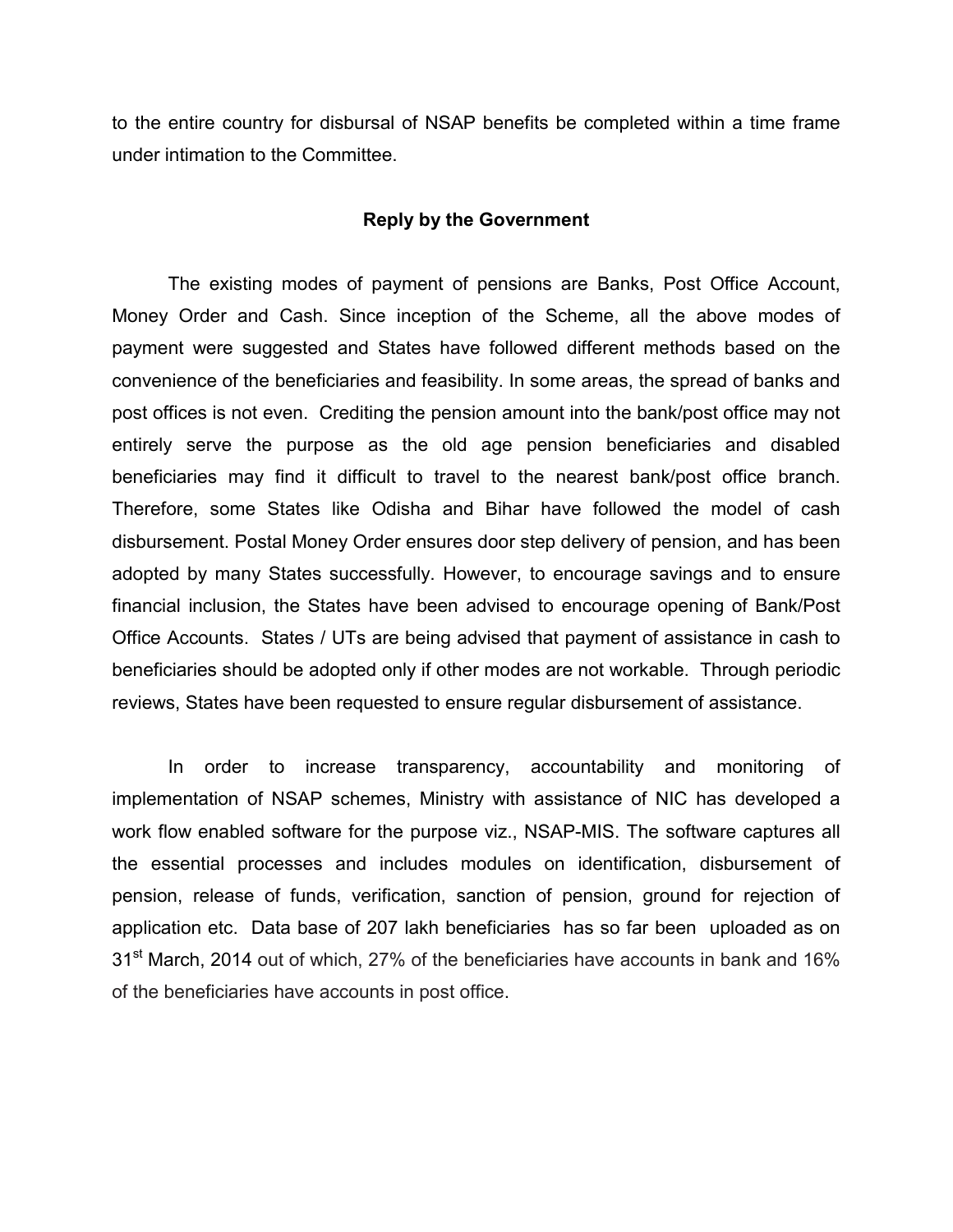In July 2013, DBT has been launched in 121 pilot districts of the country covering 26 States / UTs. The bank accounts of beneficiaries are being brought under Direct Benefit Transfer (DBT) so that the pension is directly transferred to into the account of the beneficiaries by the disbursing office. As per NSAP-MIS, Direct Transfer of pensions into accounts of pensioners, as on 31 March, 2014 was Rs.213.89 crore, and the number of pensioners was 35.35 lakhs. Further, as on 31 $^{\rm st}$  March, 2014, digitization of 92% of the beneficiaries database has been completed, out of which, 45% of the beneficiaries have accounts in bank and 34% of the beneficiaries have accounts in post office. A total of 14.34 Lakhs beneficiaries are having Aadhaar number out of which 46.36% beneficiaries have linked their Aadhaar number with bank accounts and 36.42% beneficiaries have linked their Aadhaar number with post office accounts.

## **Ministry of Rural Development (Department of Rural Development) – [NSAP Division] – O.M. No. H-11013/2/2013-NSAP(Part)**

#### **Comments of the Committee**

(Please see Para No. 1.33 of Chapter - I)

#### **Observation/Recommendation (Sl. No. 10)**

The Committee received an impression that the Ministry of Rural Development is not pro-active in addressing the grievances under NSAP. There is no grievance redressal mechanism at the Central level to look in to the grievances under NSAP. The Committee find from the information furnished to them that out of 9 complaints received during the last four years, only two complaints received from Members of Parliament were forwarded to National Level Monitors (NLMs) for conducting inquiry which resulted in corrective steps and action against the errant officials. The Committee wonder why the Ministry of rural Development did not send the remaining seven complaints to National Level Monitors for inquiry. The seven complaints to National Level Monitors for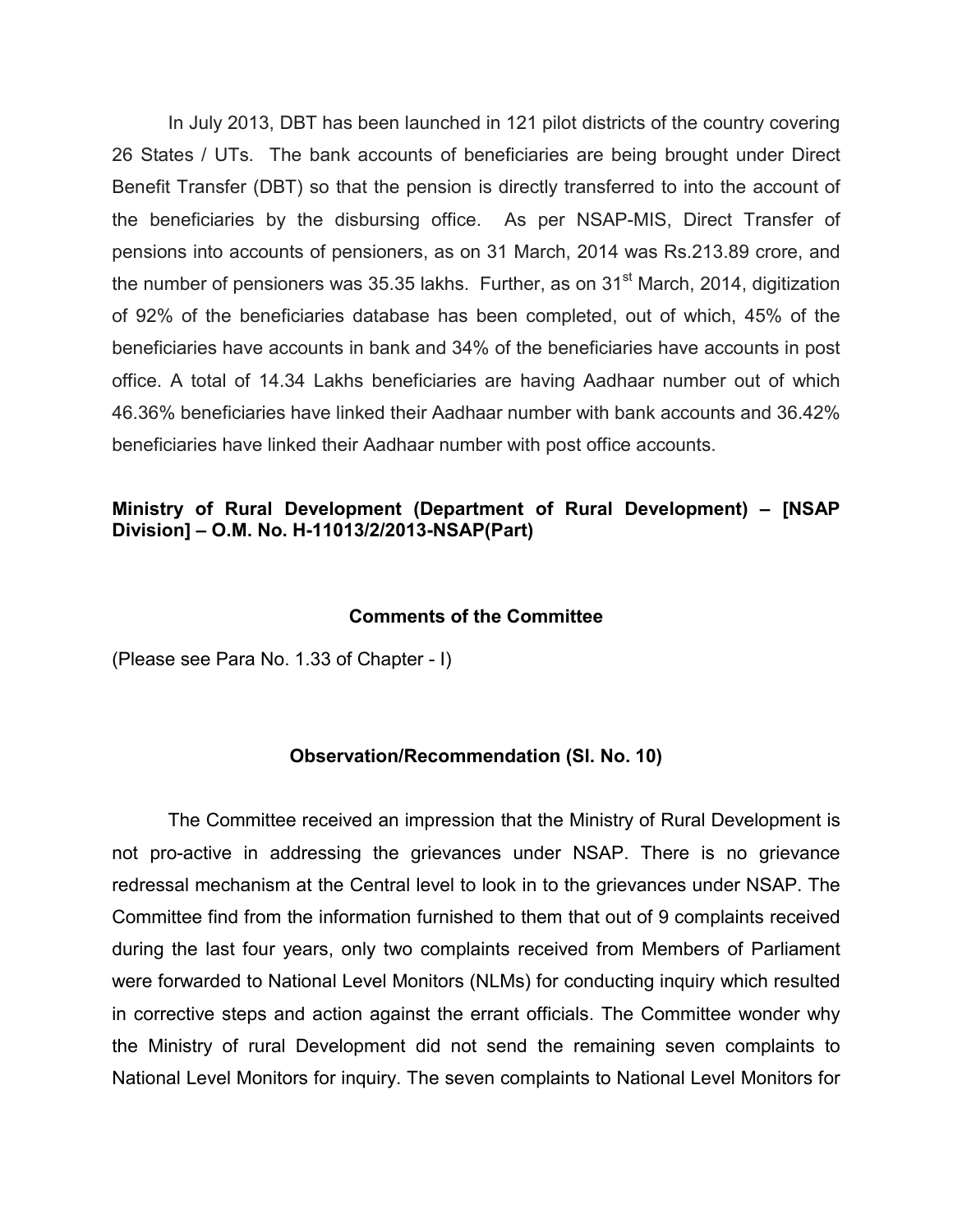concerned and the status of action thereon is not known. The Committee would like to know the details of seven complaints and like to be apprised as to why those complaints were not sent to NLM and what was the action taken by the State Governments concerned in the matter.

#### **Reply by the Government**

NSAP which is under State Plan and at the ground level, is implemented by the State / UT Governments. Identification of beneficiaries, sanction and disbursement of benefits are done by the State / UT Governments. Complaints received in this Ministry relating to disbursements, implementation and identification of beneficiaries are forwarded to the State / UT Governments for taking necessary action under intimation to the Ministry.

As per the Standard Operating Procedure (SOP) for complaint redressal, the Division of the Ministry on receipt of the complaint will categorise the complaint into 'Serious' / 'Others' / 'Trivial'. While the 'trivial' cases may be disposed off straight away, in respect of 'Other' cases the complaints are forwarded to the State Government to enquire whether the complaints are falling in 'serious' or 'trivial' category. Where prima facie, in any 'serious' case the facts alleged are so serious, National Level Monitors are deputed for enquiring into the matter.

Taking into account the above Standard Operating Procedure, the two complaints wherein prima facie, the allegations were found to be serious in nature, have been referred to the National Level Monitors (NLMs) for enquiry. In respect of the other 7 complaints, wherein prima facie, the allegations did not appear serious, the complaints were forwarded to the respective State Governments to enquire into the matter. Reminder has been issued to the respective State Governments to furnish the action taken report on the 7 complaints immediately and the State Governments have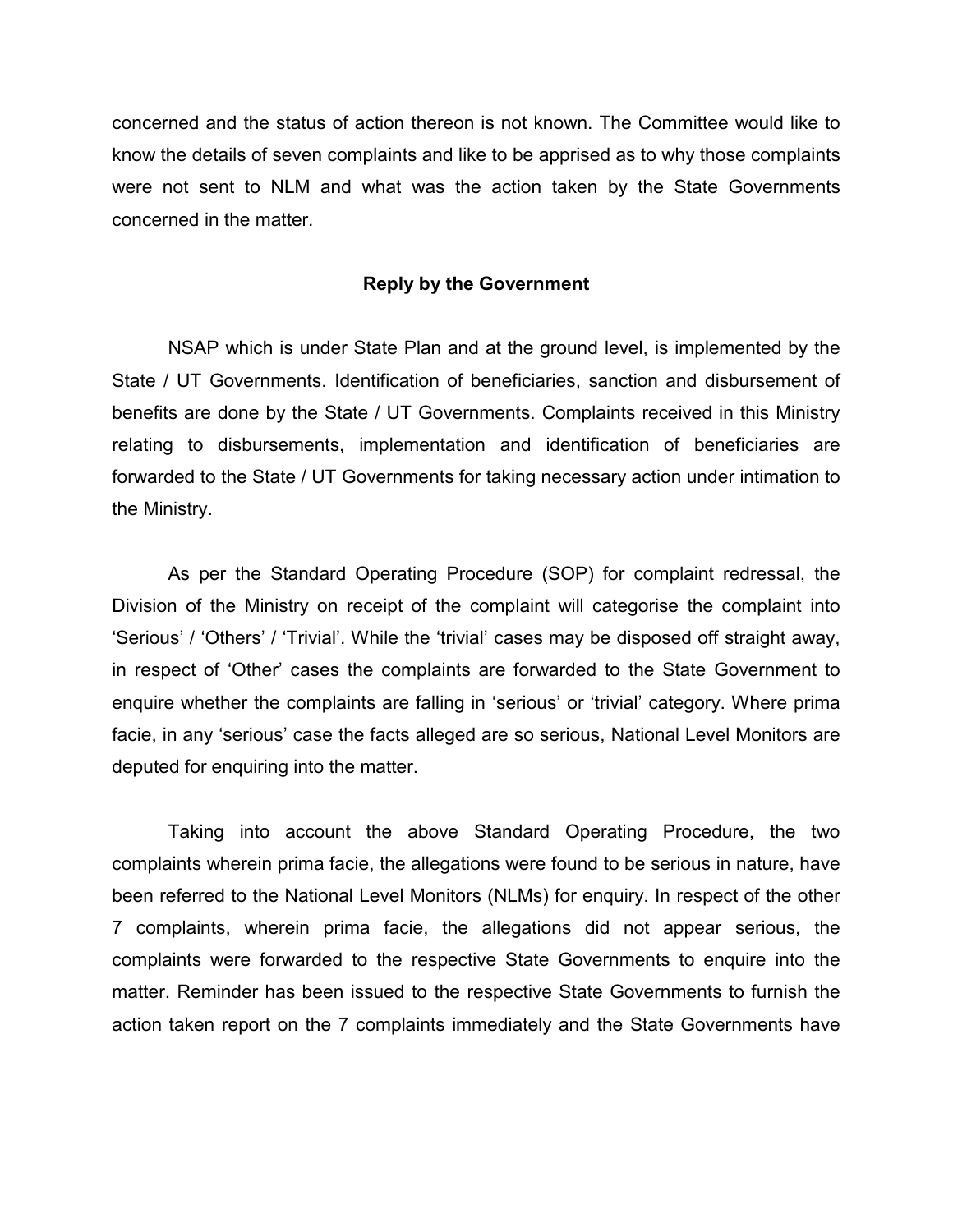also been reminded during the Performance Review Committee Meeting in June, 2014 to forward the action taken report.

**Ministry of Rural Development (Department of Rural Development) – [NSAP Division] – O.M. No. H-11013/2/2013-NSAP(Part)**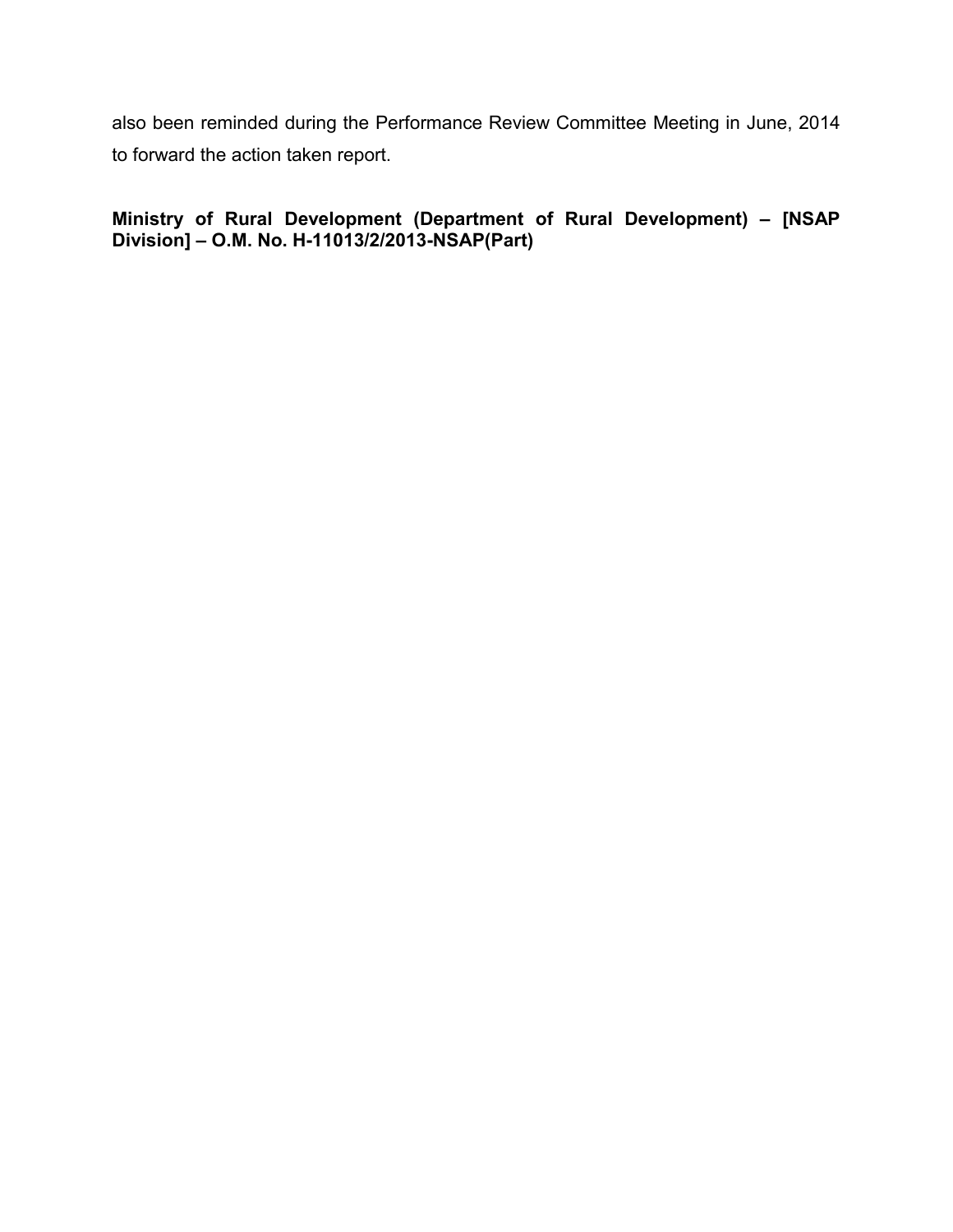## **CHAPTER III**

# **RECOMMENDATIONS/OBSERVATIONS WHICH THE COMMITTEE DO NOT DESIRE TO PURSUE IN VIEW OF GOVERNMENT'S REPLIES**

**Nil**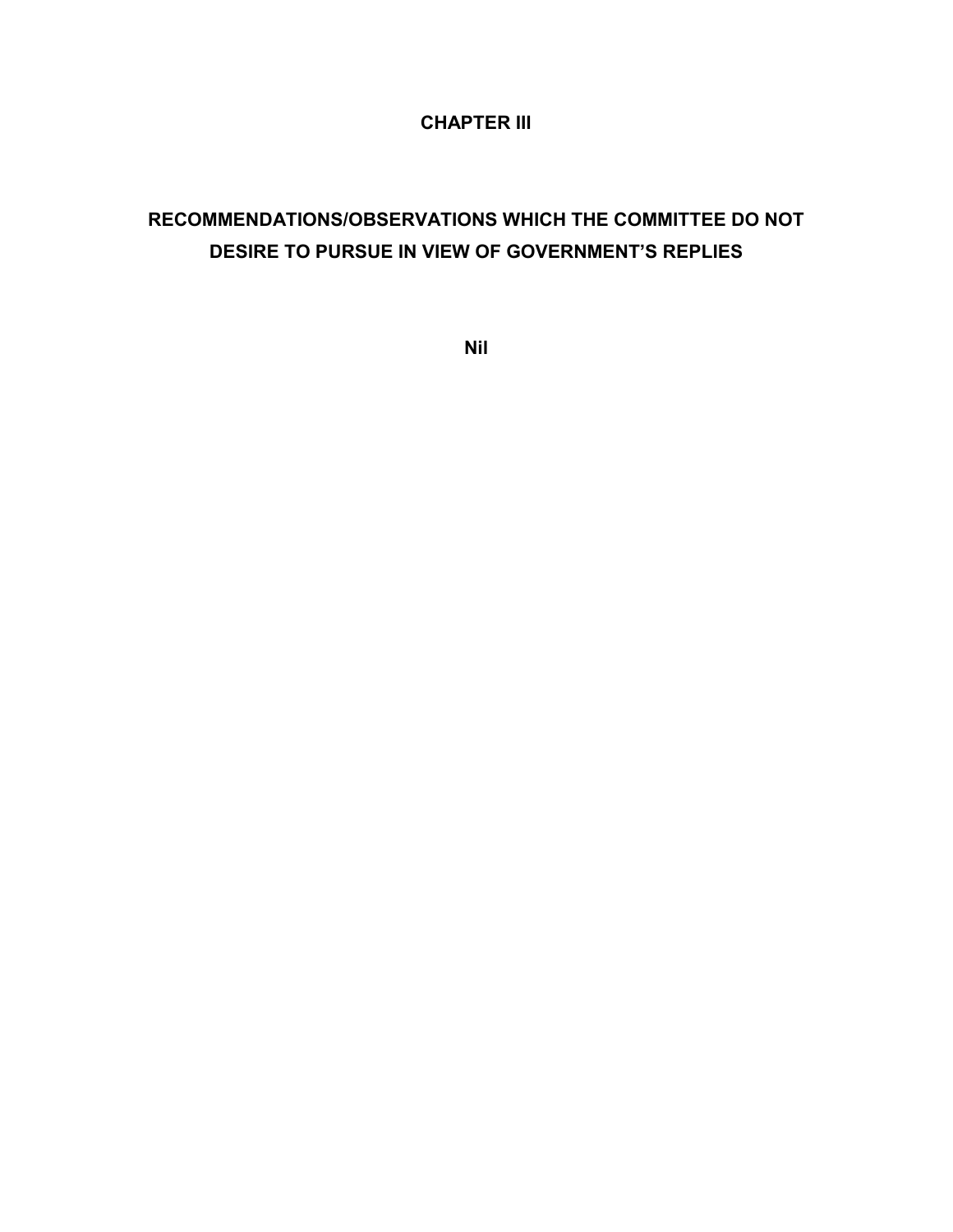#### **CHAPTER IV**

#### **RECOMMENDATIONS/OBSERVATIONS IN RESPECT OF WHICH REPLIES OF GOVERNMENT'S REPLIES HAVE NOT BEEN ACCEPTED BY THE COMMITTEE**

#### **Observation/Recommendation (Sl. No. 1)**

The National Social Assistance Programme(NSAP) which had three components when introduced in the year 1995, presently comprises five schemes viz (1) Indira Gandhi National Old Age Pension Scheme (IGNOAPS) 2. Indira Gandhi National Widow Pension Scheme (IGNWPS) 3. Indira Gandhi National Disability Pension Scheme (IGNDPS) 4. National Family Benefit Scheme(NFBS) and 5. Annapurna Scheme. The number of beneficiaries under NSAP has gone up from 2.16 crore in 2009-10 to 3.09 crore in 2012-13 and budgetary allocation increased from Rs.5200 crore to Rs.8447 crore during the corresponding years. The examination of the subject by the Committee reveals that NSAP suffers from a number of shortcomings in relation to eligibility criteria, identification of beneficiaries, quantum of assistance, grievance redressal etc. A Task Force appointed by the Ministry of Rural development has looked into most of these issues and submitted its report in March,2013. The Committee desire that the recommendations made by the Task Force be addressed expeditiously and the Committee be informed of the action taken thereon.

#### **Reply by the Government**

A Task Force was constituted under the Chairmanship of Dr. Mihir Shah, Member, Planning Commission to prepare a proposal for Comprehensive National Social Assistance Programme. The Task Force considered the issues pertaining to eligibility criteria, identification of beneficiaries, quantum of assistance and grievance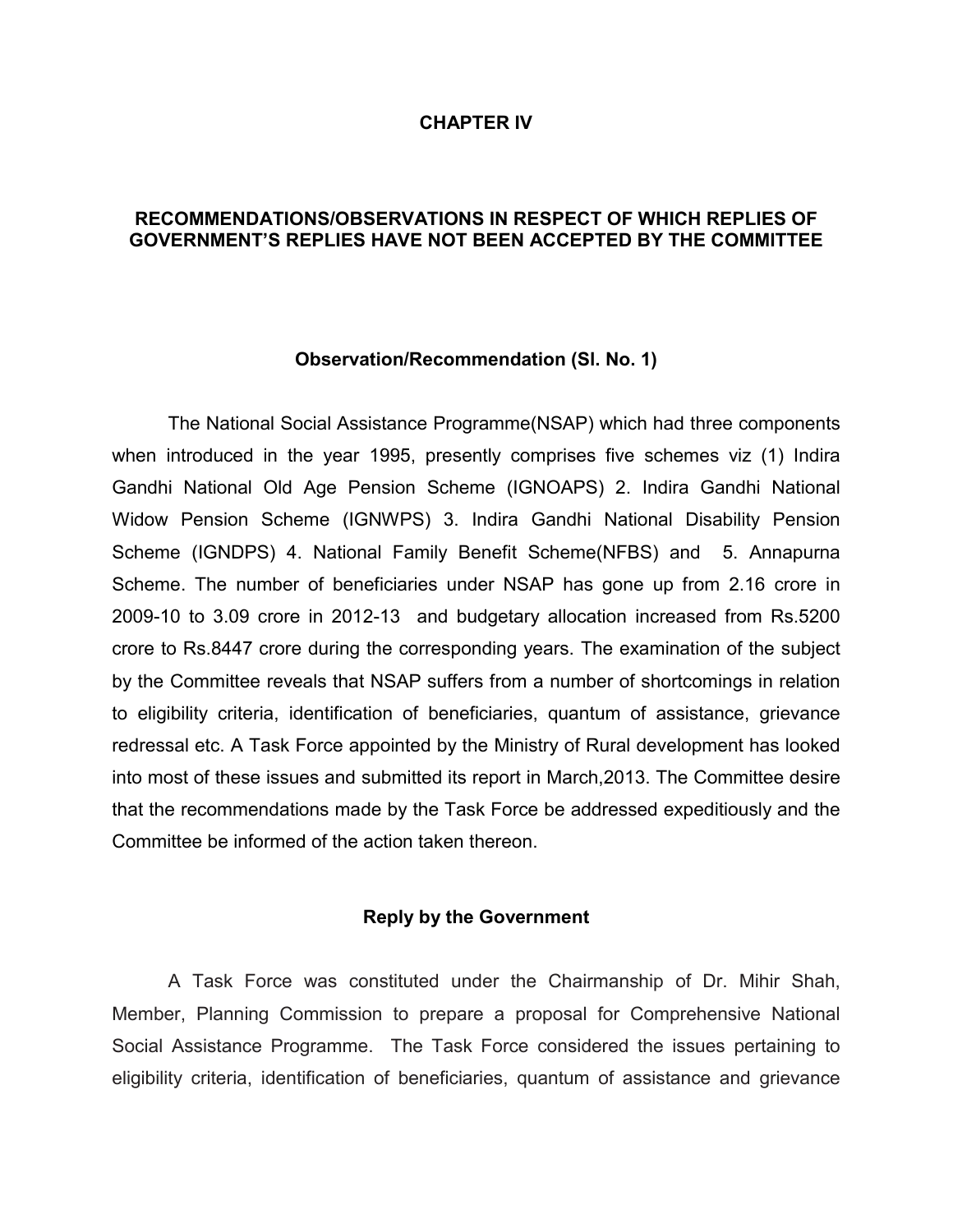redressal etc., and after deliberations, submitted its report to the Ministry inter-alia recommending, expanding the scope of coverage and enhancing the quantum of pension. The recommendations of the Task Force have been examined in detail in the Ministry of Rural Development. Further action has been initiated to take the approval of the Competent Authority through the mechanism of the Expenditure Finance Committee (EFC) headed by Secretary (Expenditure).

## **Ministry of Rural Development (Department of Rural Development) – [NSAP Division] - H-11013/2/2013-NSAP(Part)**

## **Comments of the Committee**

(Please see Para No. 1.8 of Chapter - I)

## **Observation/Recommendation (Sl. No. 5)**

The minimum age criterion of 40 years for Indira Gandhi National Widow Pension Scheme(IGNWPS) appears to be unreasonable as widows in the age group of 18-40 years face difficulty in bringing up their children, especially in providing them education, in the absence of regular source of income. It may not be uncommon to find such widows sending their children of school going age to work, in order to supplement their income. The Committee feels that there should be incentive for widow re-marriage and until re-marriage, a widow should not be deprived of financial help because of her young age. The Committee, therefore, recommends that the benefits under IGNWPS should be extended to all the widows. They also recommend that pension under IGNWPS should be increased to Rs. 1000 per month per beneficiary.

## **Reply by the Government**

The Task Force constituted under the Chairmanship of Dr. Mihir Shah, Member, Planning Commission to prepare a proposal for Comprehensive National Social Assistance Programme in its report inter-alia recommended, enhancing the quantum of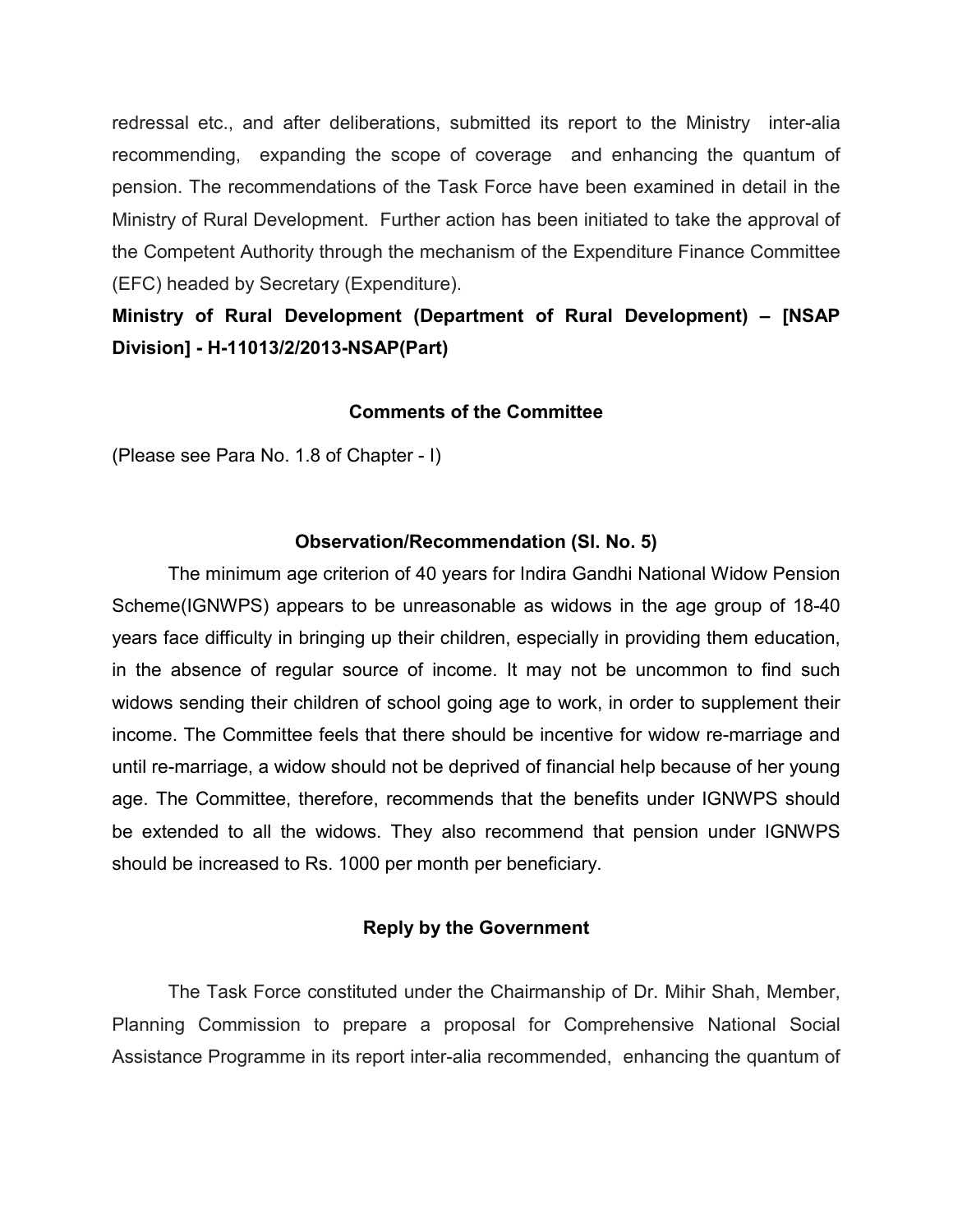pension to the widows under IGNWPS. The recommendations of the Task Force have been examined in detail in the Ministry of Rural Development. Further action has been initiated to take the approval of the Competent Authority through the Expenditure Finance Committee (EFC) headed by Secretary (Expenditure)

## **Ministry of Rural Development (Department of Rural Development) – [NSAP Division] – O.M. No. H-11013/2/2013-NSAP(Part)**

## **Comments of the Committee**

(Please see Para No. 1.20 of Chapter - I)

## **Observation/Recommendation (Sl. No. 7)**

The Persons With Disability (Equal Opportunities, Protection of Rights and Full Participation) Act, 1995 (PWD Act, 1995) defines person with disability as a person suffering from not less than 40% of any disability. Indira Gandhi National Disability Pension Scheme (IGNDPS) however covers only those who suffer from severe or multiple disabilities of 80% and above. IGNDPS as currently operated leaves out many BPL people with disabilities, who are vulnerable. The Committee is of the view that in consonance with the definition of the disabled persons as given in the PWD Act, 1995, all such persons with 40% and above disability, should be covered under IGNDPS.

## **Reply by the Government**

The Task Force constituted under the Chairmanship of Dr. Mihir Shah, Member, Planning Commission to prepare a proposal for Comprehensive National Social Assistance Programme in its report inter-alia recommended, that the age restriction under IGNDPS should be removed, and definition of disability should be in consonance with The Persons with Disabilities (Equal Opportunities, Protection of Rights and full Participation) Act, 1995, making 40% disability eligible for pension under IGNDPS. This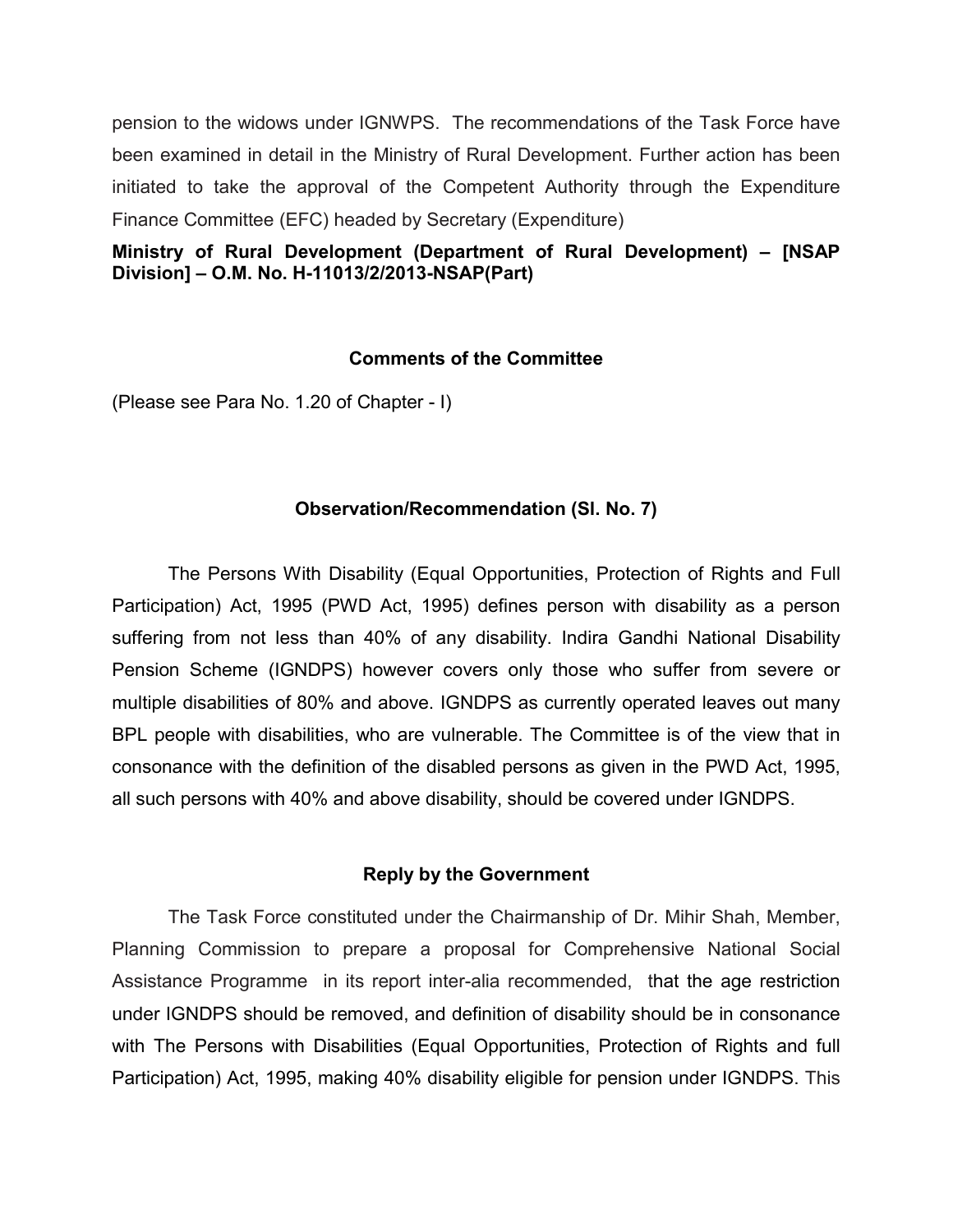recommendation of the Task Force has been examined in detail in the Ministry of Rural Development. Further action has been initiated to take the approval of the Competent Authority through the Expenditure Finance Committee (EFC) headed by Secretary (Expenditure).

**Ministry of Rural Development (Department of Rural Development) – [NSAP Division] – O.M. No. H-11013/2/2013-NSAP(Part)**

## **Comments of the Committee**

(Please see Para No. 1.26 of Chapter - I)

## **Observation/Recommendation (Sl. No. 8)**

Another vulnerable section of the society which does not come under the purview of NSAP is 'dwarfs' born with physical infirmities and in most cases, unable to find employment opportunities. They deserve to be brought under Social Security net. The Committee, therefore, recommend that the ambit of the scheme of IGNDPS should be suitably widened to include 'dwarfs' under the eligibility criterion.

## **Reply by the Government**

The eligibility for coverage under Indira Gandhi National Disability Pension Scheme (IGNDPS) is guided by the Persons with Disabilities Act, 1995 (PWD Act 1995) and the 'National Trust for the Welfare of Persons with Autism, Cerebral Palsy, Mental Retardation and Multiple Disabilities Act, 1999 (National Trust Act, 1999) revised from time to time and any other guidelines issued by the Ministry of Social Justice and Empowerment. At present dwarfs have not been included in the above acts, which is the guiding factor for provision of pension under Indira Gandhi National Disability Pension Scheme (IGNDPS). If 'dwarfs' are included in any of the above Acts by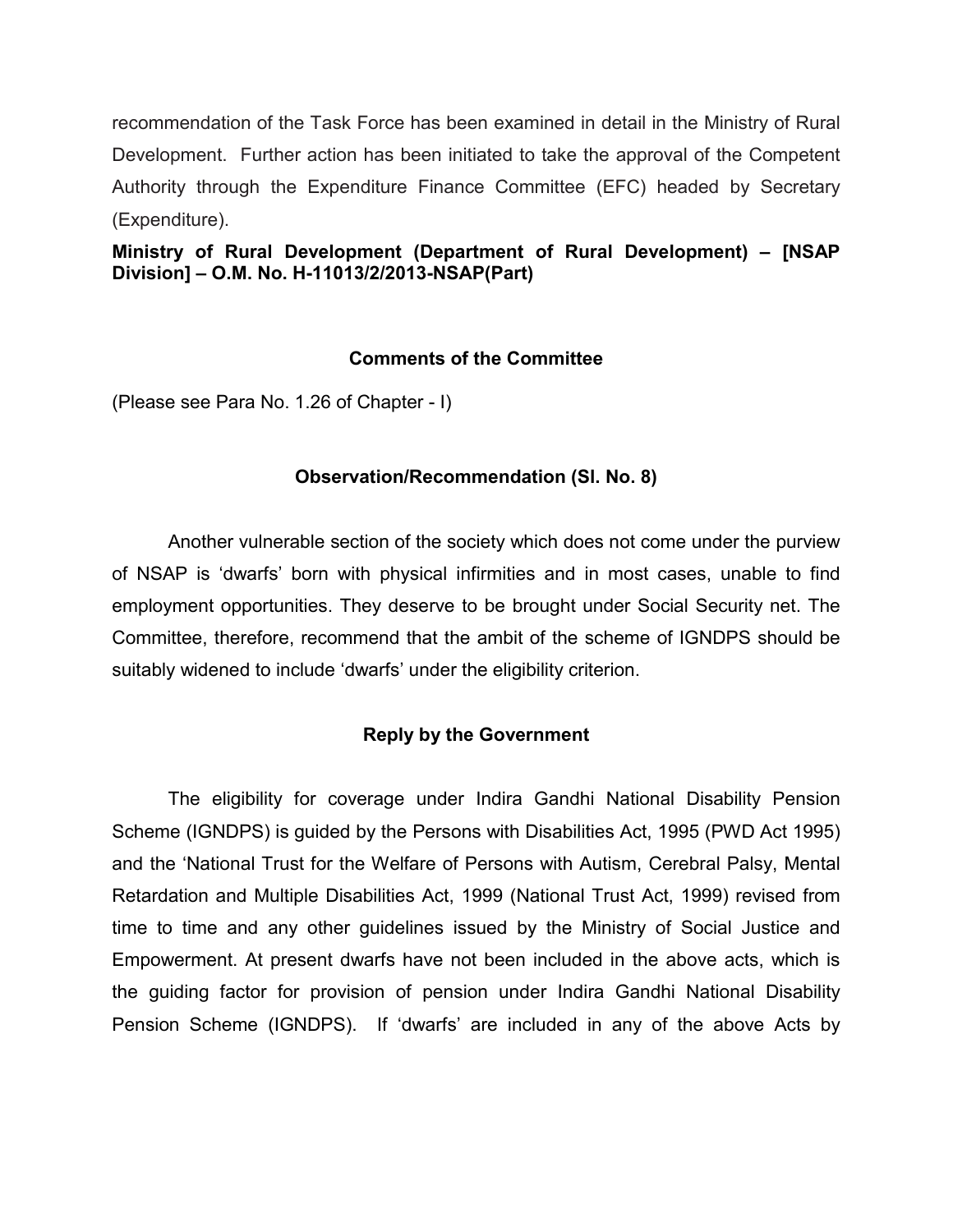Ministry of Social Justice and Empowerment, they would automatically become eligible for pension under IGNDPS on fulfilling the other eligibility criteria.

# **Ministry of Rural Development (Department of Rural Development) – [NSAP Division] – O.M. No. H-11013/2/2013-NSAP(Part)**

#### **Comments of the Committee**

(Please see Para No. 1.29 of Chapter - I)

#### **Observation/Recommendation (Sl. No. 11)**

The Committee are of the view that despite the existence of social security schemes providing pensions to specified disadvantaged sections of the society, the menace of begging is till persisting. The Committee believe that had the social security schemes been effective in taking care of the basic needs of the disadvantaged sections, the prevalence of beggary could have been arrested. The Committee, therefore, recommend that a time bound study, be conducted as to why despite NSAP beggary menace persists and take such remedial measures as may be necessary on the basis of the outcome of the study to ensure that NSAP yields desired results and the Committee be informed of the outcome.

## **Reply by the Government**

Schemes under NSAP are applicable only to old age, widow and disabled people who are the most vulnerable sections of the society. As per the Government of India (Allocation of Business) Rules, the subject of beggary has been allocated to Ministry of Social Justice and Empowerment. The views of the Hon'ble Committee will be shared with the concerned Ministry.

## **Ministry of Rural Development (Department of Rural Development) – [NSAP Division] – O.M. No. H-11013/2/2013-NSAP(Part)**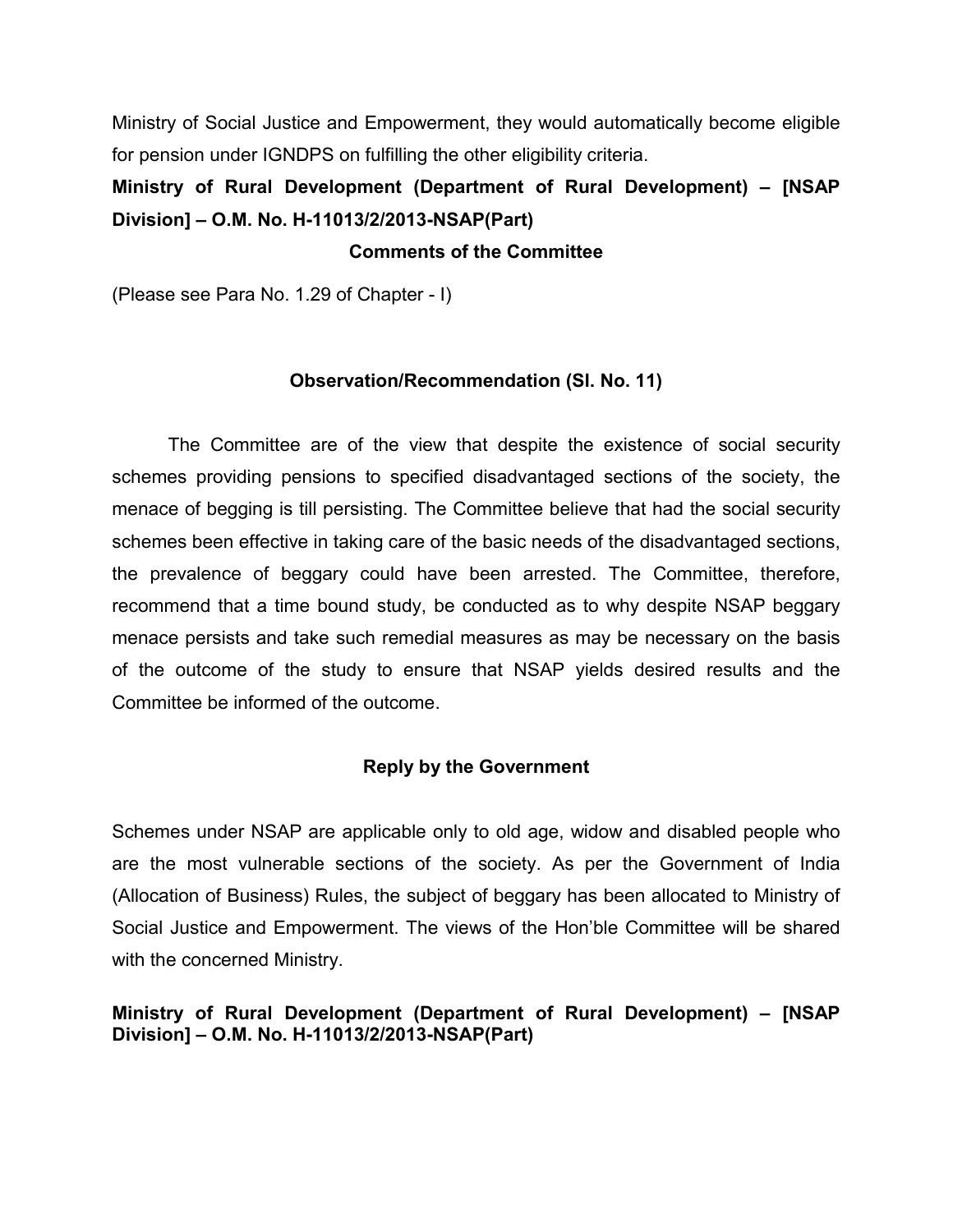## **Comments of the Committee**

(Please see Para No. 1.36 of Chapter - I)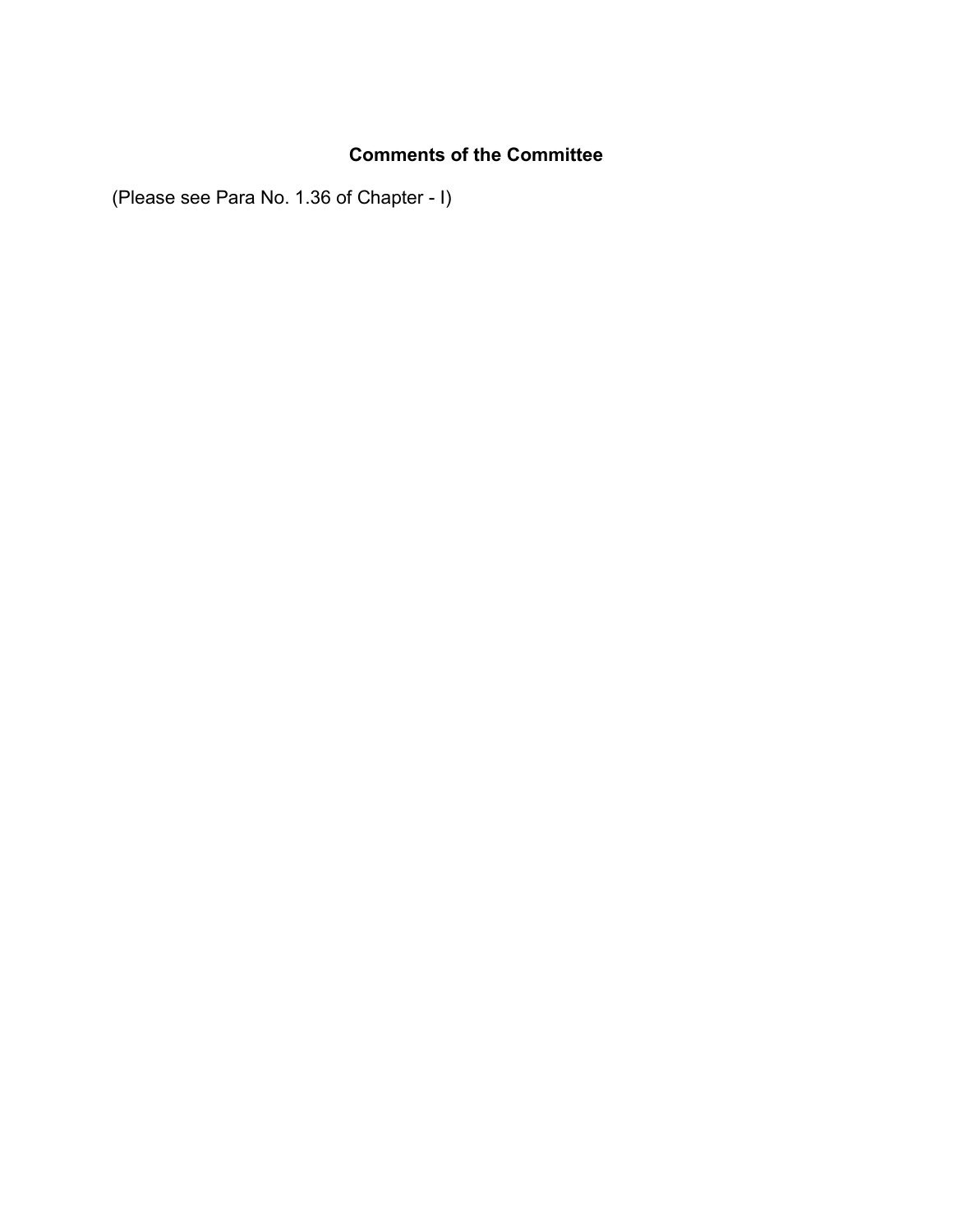#### **CHAPTER V**

## **RECOMMENDATIONS/OBSERVATIONS IN RESPECT OF WHICH FINAL REPLIES OF GOVERNMENT ARE STILL AWAITED**

Nil

*22 April, 2015 Vaisakha 2, 1937 (saka)*

**NEW DELHI; NEW DELHI;** DR. MURLI MANOHAR JOSHI *Chairperson, Committee on Estimates.*